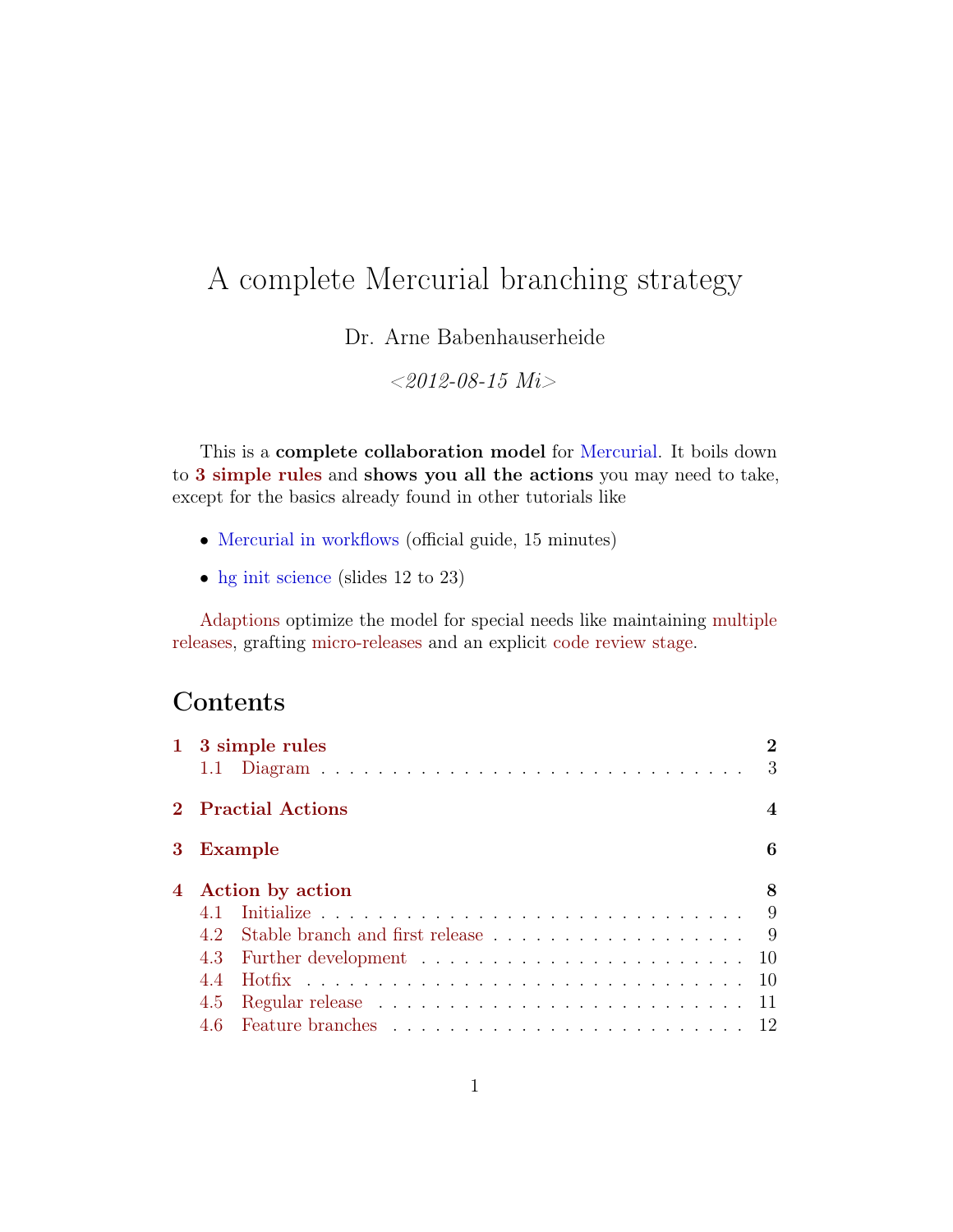| $5^{\circ}$ | <b>Adaptions</b>                                         |  |                |
|-------------|----------------------------------------------------------|--|----------------|
|             | 5.1                                                      |  |                |
|             | Graft changes into micro-releases 18<br>$5.2\phantom{0}$ |  |                |
|             | 5.3                                                      |  |                |
| 6           | Frequently Asked Questions (FAQ)                         |  | 22             |
|             | 6.1 Where does QA (Quality Assurance) come in?           |  | 22             |
|             | <b>Summary</b>                                           |  |                |
|             |                                                          |  |                |
| 8           | <b>Appendix: Diagrams</b>                                |  |                |
|             | 8.1 -                                                    |  | 23<br>23<br>24 |
|             | Maintain several releases side-by-side<br>8.2            |  | 25             |
|             | 8.3                                                      |  | -26            |

### <span id="page-1-0"></span>1 3 simple rules

Any model to be used by people should consist of simple, consistent rules. Programming is complex enough without having to worry about elaborate branching directives. Therefore this model boils down to [3 simple rules](#page-1-0):

- [1](#page-1-1). you do all the work on default<sup>1</sup> except for hotfixes.
- [2](#page-1-2). on stable you only do **hotfixes**, merges for release<sup>2</sup> and **tagging** for release. Only maintainers<sup>[3](#page-1-3)</sup> touch stable.

<span id="page-1-1"></span><sup>&</sup>lt;sup>1</sup>default is the default branch. That's the named branch you use when you don't explicitely set a branch. Its alias is the empty string, so if no branch is shown in the log (hg log), you're on the default branch. Thanks to John for asking!

<span id="page-1-2"></span><sup>&</sup>lt;sup>2</sup>If you want to release the changes from default in smaller chunks, you can also graft specific changes into a release preparation branch and merge that instead of directly merging default into stable. This can be useful to get real-life testing of the distinct parts. For details see the extension [Graft changes into micro-releases.](#page-17-0)

<span id="page-1-3"></span><sup>3</sup>Maintainers are those who do releases, while they do a release. At any other time, they follow the same patterns as everyone else. If the release tasks seem a bit long, keep in mind that you only need them when you do the release. Their goal is to make regular development as easy as possible, so you can tell your non-releasing colleagues "just work on default and everything will be fine".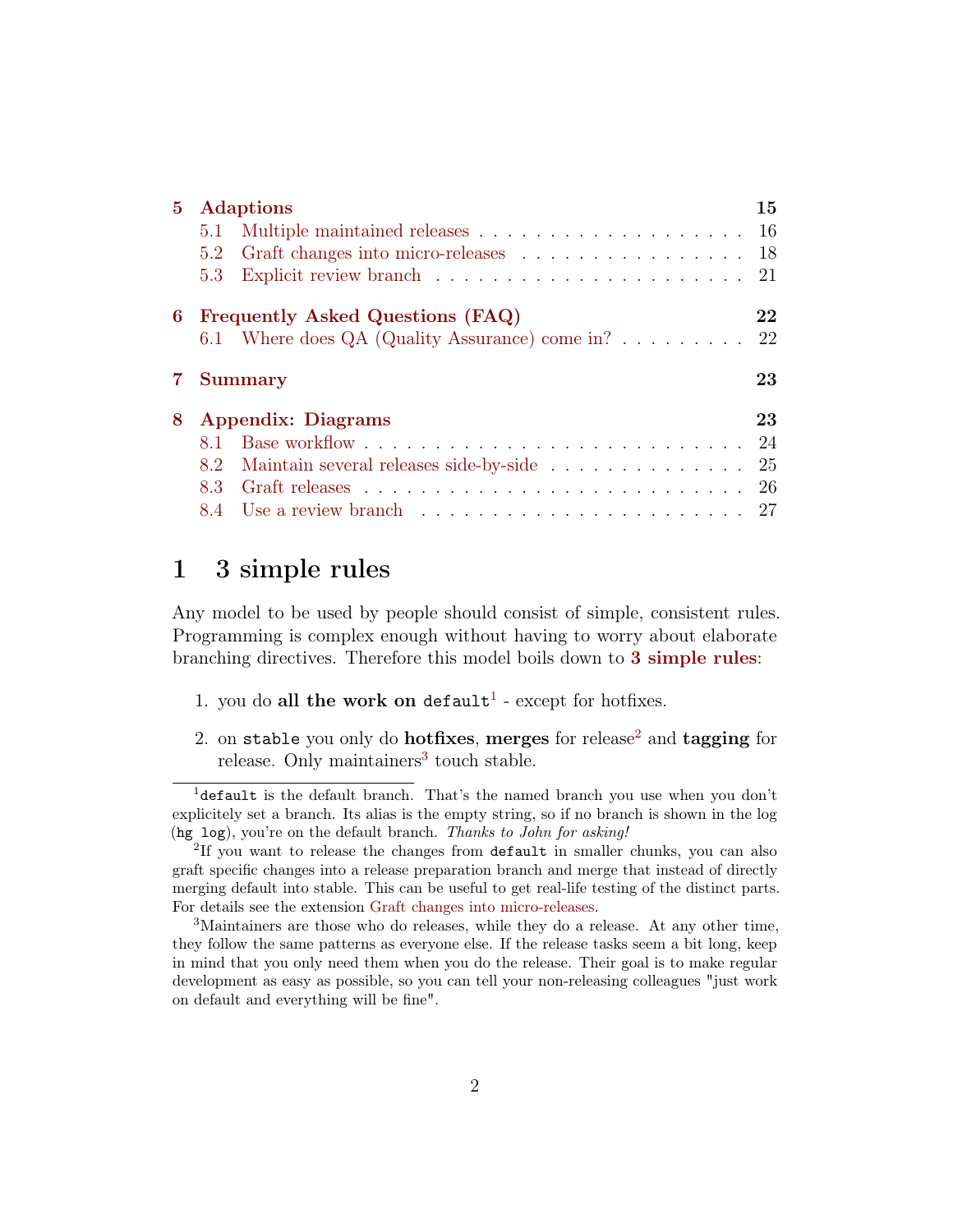3. you can use arbitrary **feature-branches**<sup>[4](#page-2-1)</sup>, as long as you don't call them default or stable. They always start at default (since you do all the work on default).

#### <span id="page-2-0"></span>1.1 Diagram

To visualize the structure, here's a 3-tiered diagram. To the left are the actions of programmers (commits and feature branches) and in the center the tasks for maintainers (release and hotfix). The users to the right just use the stable branch.<sup>[5](#page-2-2)</sup>

<span id="page-2-1"></span><sup>&</sup>lt;sup>4</sup>This model does not use bookmarks, because they don't offer benefits which outweight the cost of introducing another concept: If you use bookmarks for differenciating lines of development, you have to define the canonical revision to clone by setting the @ bookmark. For local work and small features, bookmarks can be used quite well, though, and since this model does not define their use, it also does not limit it.

Additionally bookmarks could be useful for feature branches, if you use many of them (in that case reusing names is a real danger and not just a rare annoyance) or if you use release branches:

<sup>&</sup>quot;What are people working on right now?"  $\rightarrow$  hg bookmarks

<sup>&</sup>quot;Which lines of development do we have in the project?"  $\rightarrow$  hg branches

<span id="page-2-2"></span><sup>&</sup>lt;sup>5</sup>Those users who want external verification can restrict themselves to the tagged releases - potentially [GPG signed](http://mercurial.selenic.com/wiki/GpgExtension) by trusted 3rd-party reviewers. GPG signatures are treated like hotfixes: reviewers sign on stable (via hg sign without options) and merge into default. Signing directly on stable reduces the possibility of signing the wrong revision.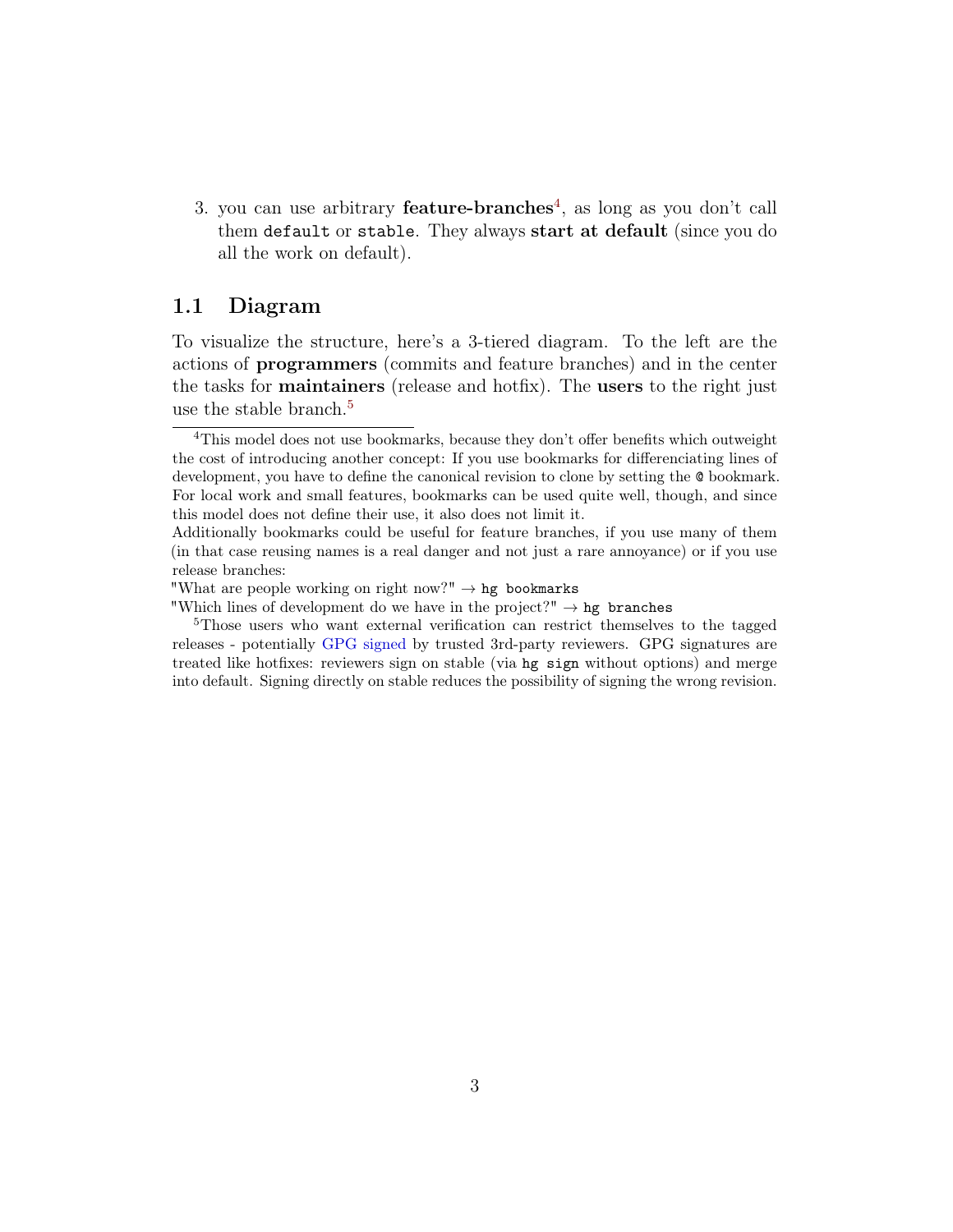

## <span id="page-3-0"></span>2 Practial Actions

Now we can look at all the actions you will ever need to do in this model:<sup>[6](#page-3-1)</sup>

#### • Regular development

- commit changes: (edit); hg ci -m "message"
- continue development after a release: hg update; (edit); hg ci -m "message"
- Feature Branches
	- start a larger feature: hg branch feature-x; (edit); hg ci -m "message"
	- continue with the feature: hg update feature-x; (edit); hg ci -m "message"

<span id="page-3-1"></span> $6$ hg pull and hg push to transfer changes and hg merge when you have multiple heads on one branch are implied in the actions: you can use any kind of repository structure and synchronization scheme. The practical actions only assume that you synchronize your repositories with the other contributors at some point.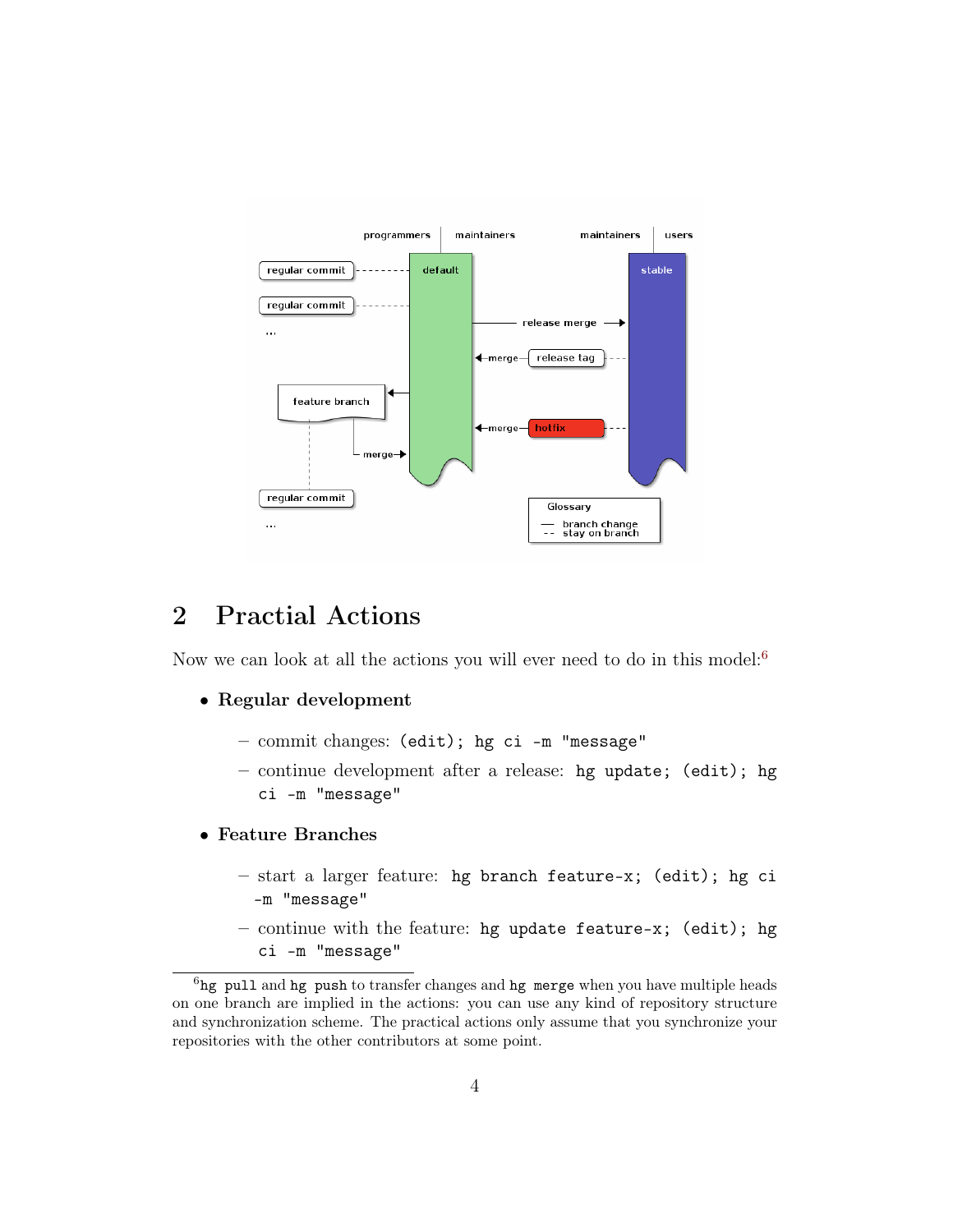- merge the feature: hg update default; hg merge feature-x; hg ci -m "merged feature x into default"
- close and merge the feature when you are done: hg update feature-x; hg ci --close-branch -m "finished feature x"; hg update default; hg merge feature-x; hg ci -m "merged finished feature x into default"

#### • Tasks for Maintainers

- Initialize (only needed once)
	- ∗ create the repo: hg init reponame; cd reponame
	- ∗ first commit: (edit); hg ci -m "message"
	- ∗ create the stable branch and do the first release: hg branch stable; hg tag tagname; hg up default; hg merge stable; hg ci -m "merge stable into default: ready for more development"
- $-$  apply a hotfix<sup>[7](#page-4-0)</sup>: hg up stable; (edit); hg ci -m "message"; hg up default; hg merge stable; hg ci -m "merge stable into default: ready for more development"
- $-$  do a release $^{8}$  $^{8}$  $^{8}$ : hg up stable; hg merge default; hg ci -m "(description of the main changes since the last release)" ; hg tag tagname;

<span id="page-4-0"></span><sup>7</sup>Here a hotfix is defined as a fix which must be applied quickly out-of-order, for example to fix a security hole. It prompts a bugfix-release which only contains already stable and tested changes plus the hotfix.

<span id="page-4-1"></span><sup>8</sup>If your project needs a certain **release preparation phase** (like translations), then you can simply assign a task branch. Instead of merging to stable, you merge to the task branch, and once the task is done, you merge the task branch to stable. An Example: Assume that you need to update translations before you release anything. (next part: init: you only need this once) When you want to do the first release which needs to be translated, you update to the revision from which you want to make the release and create the "translation" branch: hg update default; hg branch translation; hg commit -m "prepared the translation branch". All translators now update to the translation branch and do the translations. Then you merge it into stable: hg update stable; hg merge translation; hg ci -m "merged translated source for release". After the release you merge stable back into default as usual. (regular releases) If you want to start translating the next time, you just merge the revision to release into the translation branch: hg update translation; hg merge default; hg commit -m "prepared translation branch". Afterwards you merge "translation" into stable and proceed as usual.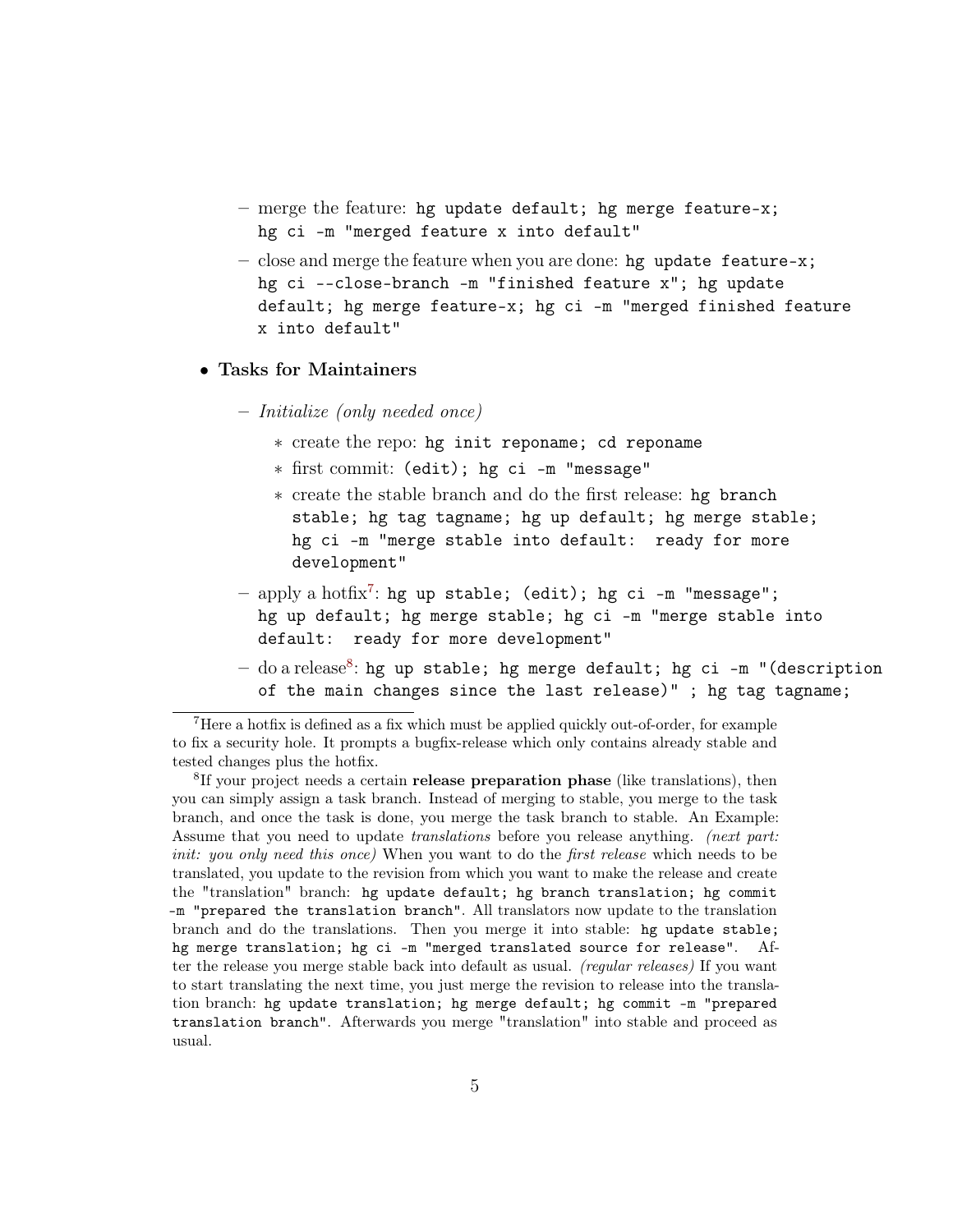hg up default ; hg merge stable ; hg ci -m "merged stable into default: ready for more development"

That's it. All that follows are a detailed [example](#page-5-0) which goes through all actions one-by-one, [adaptions](#page-14-0) to this workflow and the final [summary.](#page-22-0)

### <span id="page-5-0"></span>3 Example

This is the output of a complete example run  $9$  of the branching model, including all complications you should ever hit.

We start with the full history. In the following sections, we will take it apart to see what the commands do. So just take a glance, take in the basic structure and then move on for the details.

|                          | $hg$ $log$ $-G$ |                                                        |
|--------------------------|-----------------|--------------------------------------------------------|
| Q                        | changeset:      | 15:855a230f416f                                        |
| $\perp$                  | $\texttt{tag}:$ | tip                                                    |
| $\perp$                  | parent:         | 13:e7f11bbc756c                                        |
| $\perp$                  | parent:         | 14:79b616e34057                                        |
| $\mathbf{1}$             | summary:        | merged stable into default: ready for more development |
|                          |                 |                                                        |
| $\overline{\phantom{a}}$ |                 | changeset: 14:79b616e34057                             |

<span id="page-5-1"></span><sup>9</sup>The output is complete except for *user* and *date*, because those were unnecessarily repetitive. To run the example and check the output yourself, just copy-paste the following your shell: HGPLAIN=1 LC\_ALL=C sh -c 'hg init test-branch; cd test-branch; echo  $1 > 1$ ; hg ci -Am 1; hg branch stable; hg tag v1; hg up default; hg merge stable; hg ci -m "merged stable into default: ready for more development"; echo  $2 > 2$ ; hg ci -Am 2; hg up stable; echo 1.1 > 1; hg ci -Am hotfix; hg up default; hg merge stable; hg ci -m "merge stable into default: ready for more development"; hg up stable; hg merge default; hg ci -m "merge default into stable for release" ; hg tag v2; hg up default ; hg merge stable ; hg ci -m "merged stable into default: ready for more development" ; hg branch feature-x; echo  $x > x$  ; hg ci -Am x; hg up default; echo  $3 > 3$ ; hg ci -Am 3; hg merge feature-x; hg ci -m "merged feature x into default"; hg update feature-x; hg ci --close-branch -m "finished feature x"; hg update default; hg merge feature-x; hg ci -m "merged finished feature x into default"; hg up stable ; hg merge default; hg ci -m "merged default into stable for release"; hg up default; hg merge stable ; hg ci -m "merged stable into default: ready for more development"; hg log -G'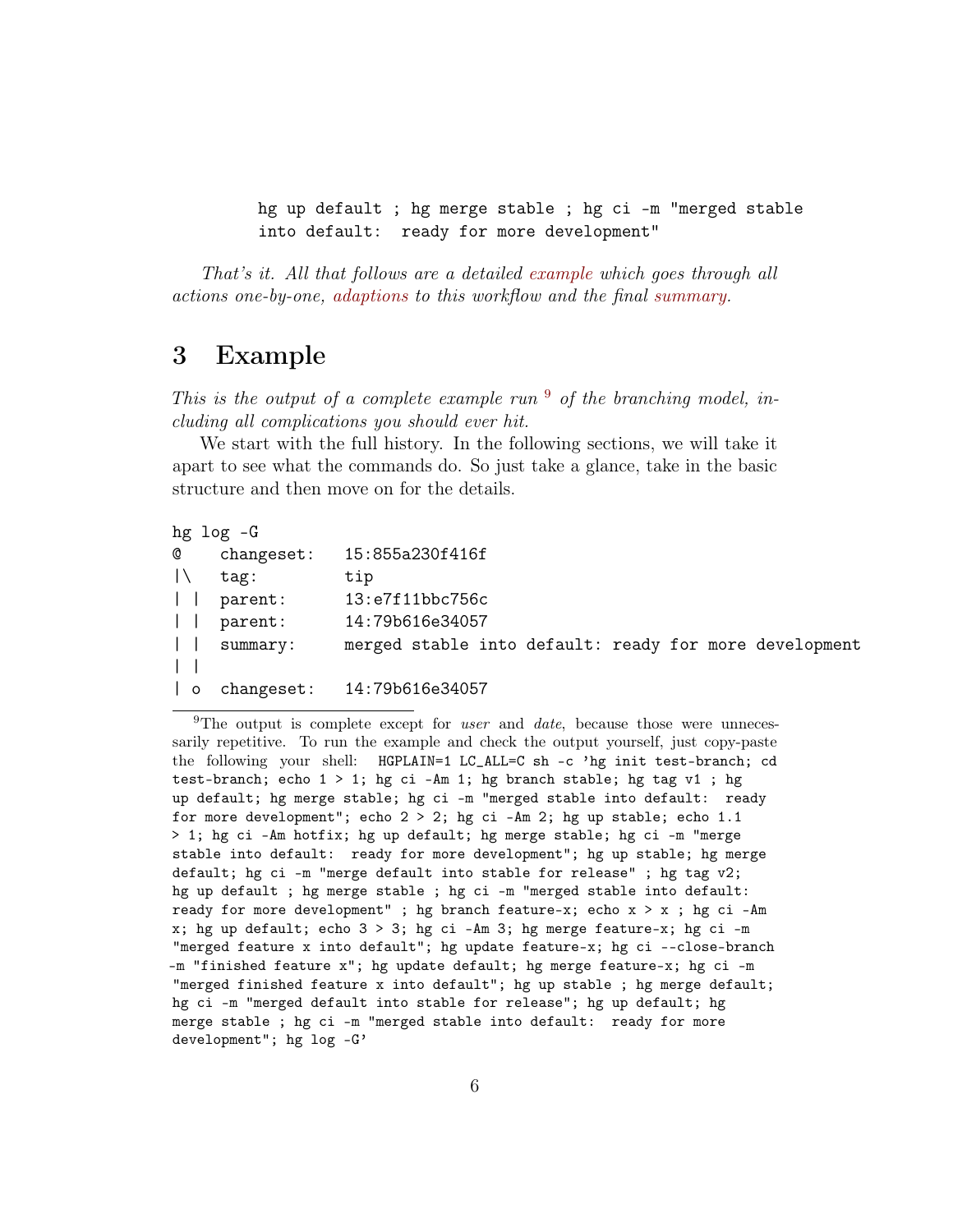```
|/| branch: stable
| | parent: 7:e8b509ebeaa9
| | parent: 13:e7f11bbc756c
| | summary: merged default into stable for release
\| \cdot \|o | changeset: 13:e7f11bbc756c
|\ \ parent: 11:e77a94df3bfe
| | | parent: 12:aefc8b3a1df2
| | | summary: merged finished feature x into default
| | |
| o | changeset: 12:aefc8b3a1df2
| | | branch: feature-x
| | | parent: 9:1dd6209b2a71
| | | summary: finished feature x
| | |
o | | changeset: 11:e77a94df3bfe
|\| | parent: 10:8c423bc00eb6
| | | parent: 9:1dd6209b2a71
| | | summary: merged feature x into default
| | |
o | | changeset: 10:8c423bc00eb6
| | | parent: 8:dc61c2731eda
| | | summary: 3
| | |
| o | changeset: 9:1dd6209b2a71
|/ / branch: feature-x
| | summary: x
\| \cdot \|o | changeset: 8:dc61c2731eda
|\| parent: 5:4c57fdadfa26
| | parent: 7:e8b509ebeaa9
| | summary: merged stable into default: ready for more development
\| \cdot \|| o changeset: 7:e8b509ebeaa9
| | branch: stable
| | summary: Added tag v2 for changeset 089fb0af2801
\| \cdot \|| o changeset: 6:089fb0af2801
```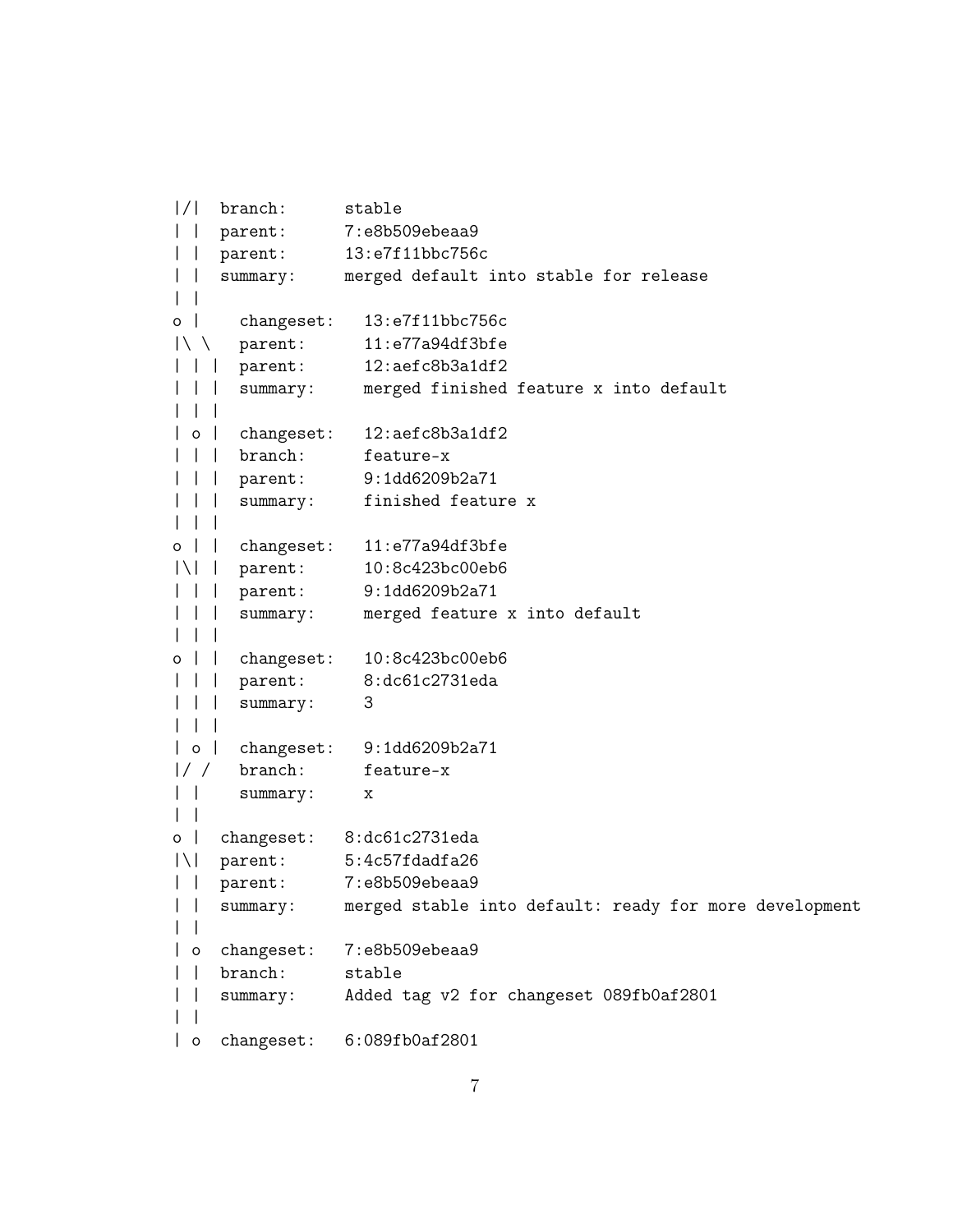```
|/| branch: stable
| | tag: v2
| | parent: 4:d987ce9fc7c6
| | parent: 5:4c57fdadfa26
| | summary: merge default into stable for release
| |
o | changeset: 5:4c57fdadfa26
|\| parent: 3:bc625b0bf090
| | parent: 4:d987ce9fc7c6
| | summary: merge stable into default: ready for more development
| |
| o changeset: 4:d987ce9fc7c6
| | branch: stable
| | parent: 1:a8b7e0472c5b
| | summary: hotfix
| |
o | changeset: 3:bc625b0bf090
| | summary: 2
\| \cdot \|o | changeset: 2:3e8df435bcb0
|\| parent: 0:f97ea6e468a1
| | parent: 1:a8b7e0472c5b
| | summary: merged stable into default: ready for more development
| |
| o changeset: 1:a8b7e0472c5b
|/ branch: stable
| summary: Added tag v1 for changeset f97ea6e468a1
|
o changeset: 0:f97ea6e468a1
  tag: v1
  summary: 1
```
### <span id="page-7-0"></span>4 Action by action

Let's take the log apart to show the actions contributors will do.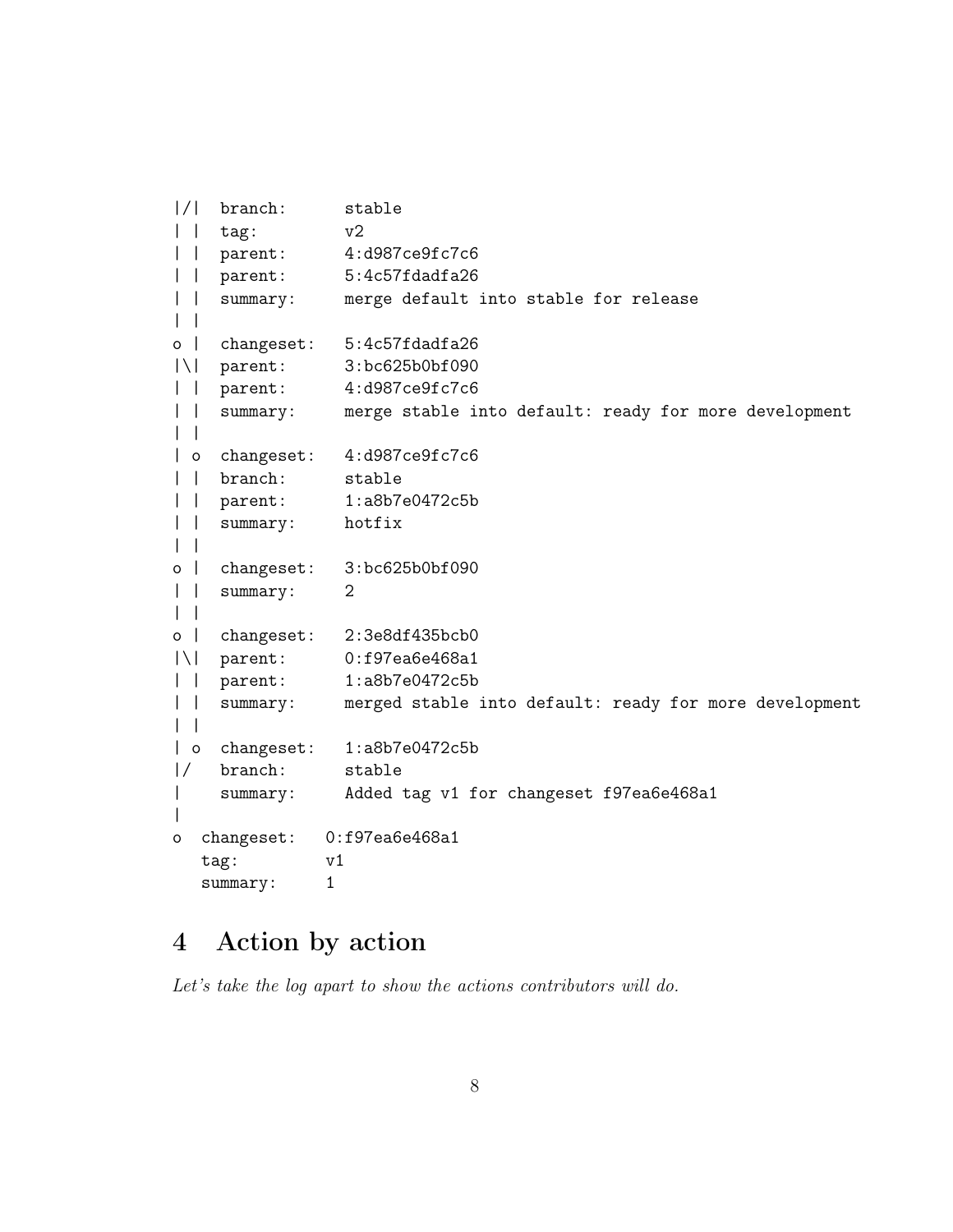### <span id="page-8-0"></span>4.1 Initialize

Initializing and doing the first commit creates the first changeset:

o changeset: 0:f97ea6e468a1 tag: v1 summary: 1

Nothing much to see here. Commands:

hg init test-branch; cd test-branch (edit); hg ci -m "message"

#### <span id="page-8-1"></span>4.2 Stable branch and first release

We add the first tagging commit on the stable branch as release and merge back into default:

| $\circ$                  | changeset:  | 2:3e8df435bcb0                                         |  |  |
|--------------------------|-------------|--------------------------------------------------------|--|--|
| $\mathsf{I}\setminus$    | parent:     | 0:f97ea6e468a1                                         |  |  |
| $\Box$                   | parent:     | $1:$ a $8b7e0472c5b$                                   |  |  |
|                          | summary:    | merged stable into default: ready for more development |  |  |
|                          |             |                                                        |  |  |
| $\overline{\phantom{0}}$ | changeset:  | $1:$ a $8b7e0472c5b$                                   |  |  |
| $\frac{1}{2}$            | branch:     | stable                                                 |  |  |
|                          | summary:    | Added tag v1 for changeset f97ea6e468a1                |  |  |
|                          |             |                                                        |  |  |
| $\circ$                  | change set: | 0:f97ea6e468a1                                         |  |  |
|                          | tag:        | v1                                                     |  |  |
|                          | summary:    |                                                        |  |  |

Mind the tag field which is now shown in changeset 0 and the branchname for changeset 1. This is the only release which will ever be on the default branch (because the stable branch only starts to exist after the first commit on it: The commit which adds the tag).

Commands: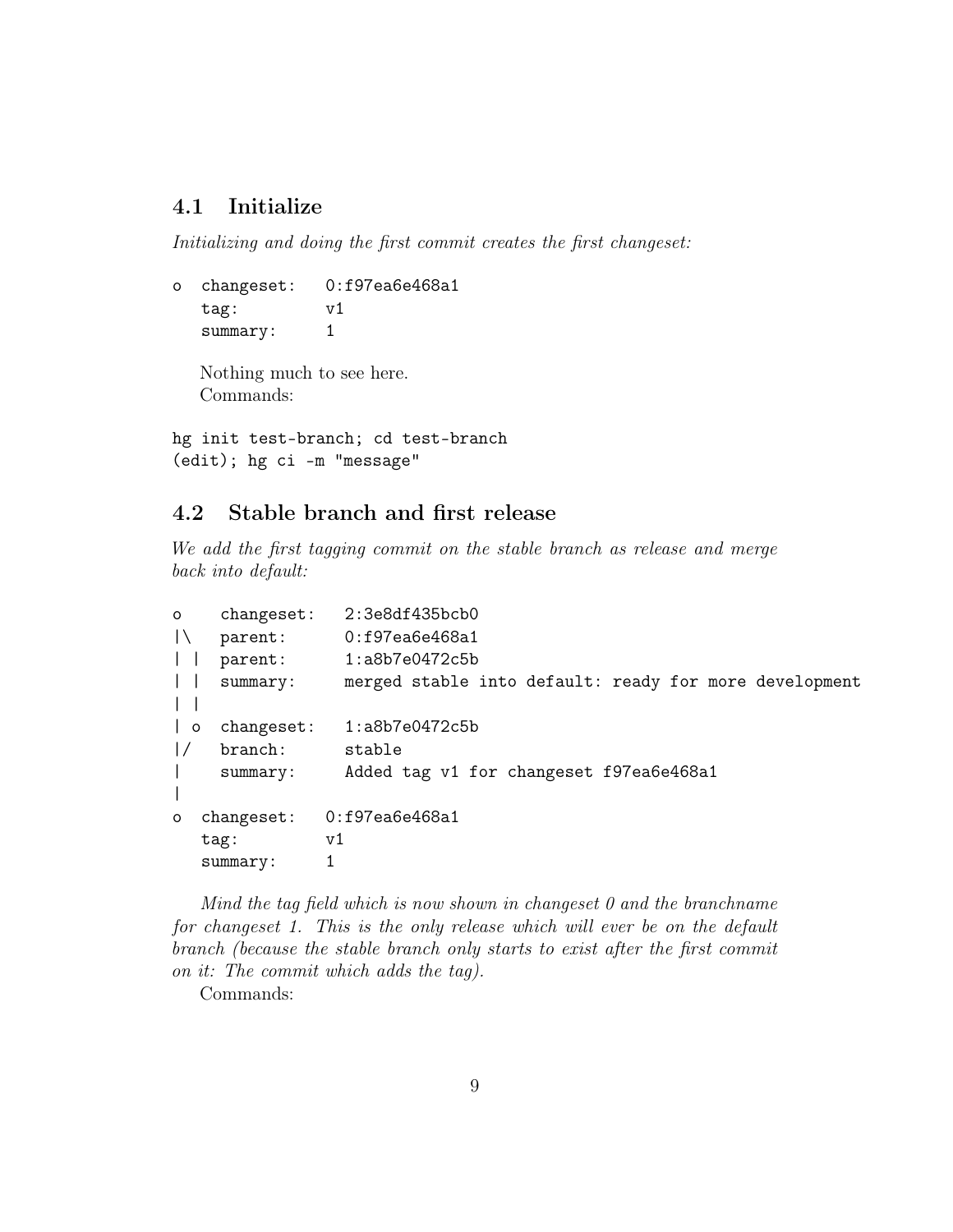```
hg branch stable
hg tag tagname
hg up default
hg merge stable
hg ci -m "merged stable into default: ready for more development"'
```
#### <span id="page-9-0"></span>4.3 Further development

Now we just chuck along. The one commit shown here could be an arbitrary number of commits.

```
o changeset: 3:bc625b0bf090
| summary: 2
|
o changeset: 2:3e8df435bcb0
|\ parent: 0:f97ea6e468a1
| | parent: 1:a8b7e0472c5b
| | summary: merged stable into default: ready for more development
```
Commands:

(edit) hg ci -m "message"

#### <span id="page-9-1"></span>4.4 Hotfix

If a hotfix has to be applied to the release out of order, we just update to the stable branch, apply the hotfix and then merge the stable branch into default<sup>[10](#page-9-2)</sup>. This gives us changesets  $4$  for the hotfix and 5 for the merge (2 and 3 are shown as reference).

| $\circ$ | changeset:            | $5:4c57f$ dad $f$ a26 |
|---------|-----------------------|-----------------------|
| $\perp$ | parent:               | 3:bc625b0bf090        |
|         | $\vert \vert$ parent: | 4:d987ce9fc7c6        |

<span id="page-9-2"></span> $10$ We merge the hotfix into default to define the relevance of the fix for general development. If the hotfix also affects the current line of development, we keep its changes in the merge. If the current line of development does not need the hotfix, we discard its changes in the merge. We do this to ensure that it is clear in future how to treat the hotfix when merging new changes: let the merge record the decision.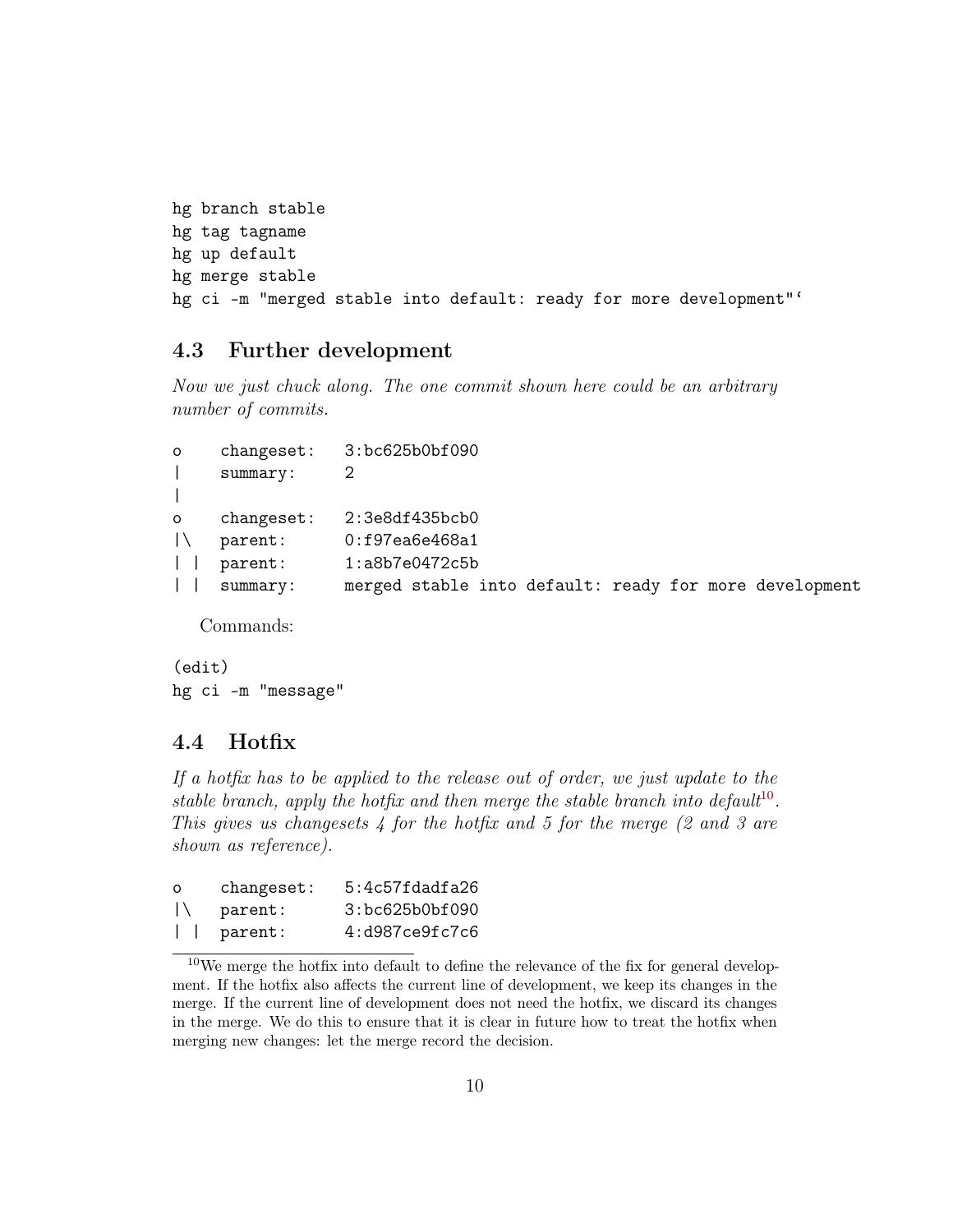```
| | summary: merge stable into default: ready for more development
| |
| o changeset: 4:d987ce9fc7c6
 | | branch: stable
    parent: 1:a8b7e0472c5b
 | summary: hotfix
\|o | changeset: 3:bc625b0bf090
| | summary: 2
| |
o | changeset: 2:3e8df435bcb0
|\| parent: 0:f97ea6e468a1
| | parent: 1:a8b7e0472c5b
| | summary: merged stable into default: ready for more development
```
Commands:

```
hg up stable
(edit)
hg ci -m "message"
hg up default
hg merge stable
hg ci -m "merge stable into default: ready for more development"
```
#### <span id="page-10-0"></span>4.5 Regular release

To do a regular release, we just merge the default branch into the stable branch and tag the merge. Then we merge stable back into default. This gives us changesets 6 to  $8^{11}$  $8^{11}$  $8^{11}$ . The commit-message you use for the merge to stable will become the description for your tag, so you should choose a good description instead of "merge default into stable for release". Userfriendly, simplified release notes would be a good choice.

```
o changeset: 8:dc61c2731eda
```
<span id="page-10-1"></span><sup>11</sup>We can also merge to stable regularly as soon as some set of changes is considered stable, but without making an actual release  $(==taging)$ . That way we always have a stable branch which people can test without having to create releases right away. The releases are those changesets on the stable branch which carry a tag.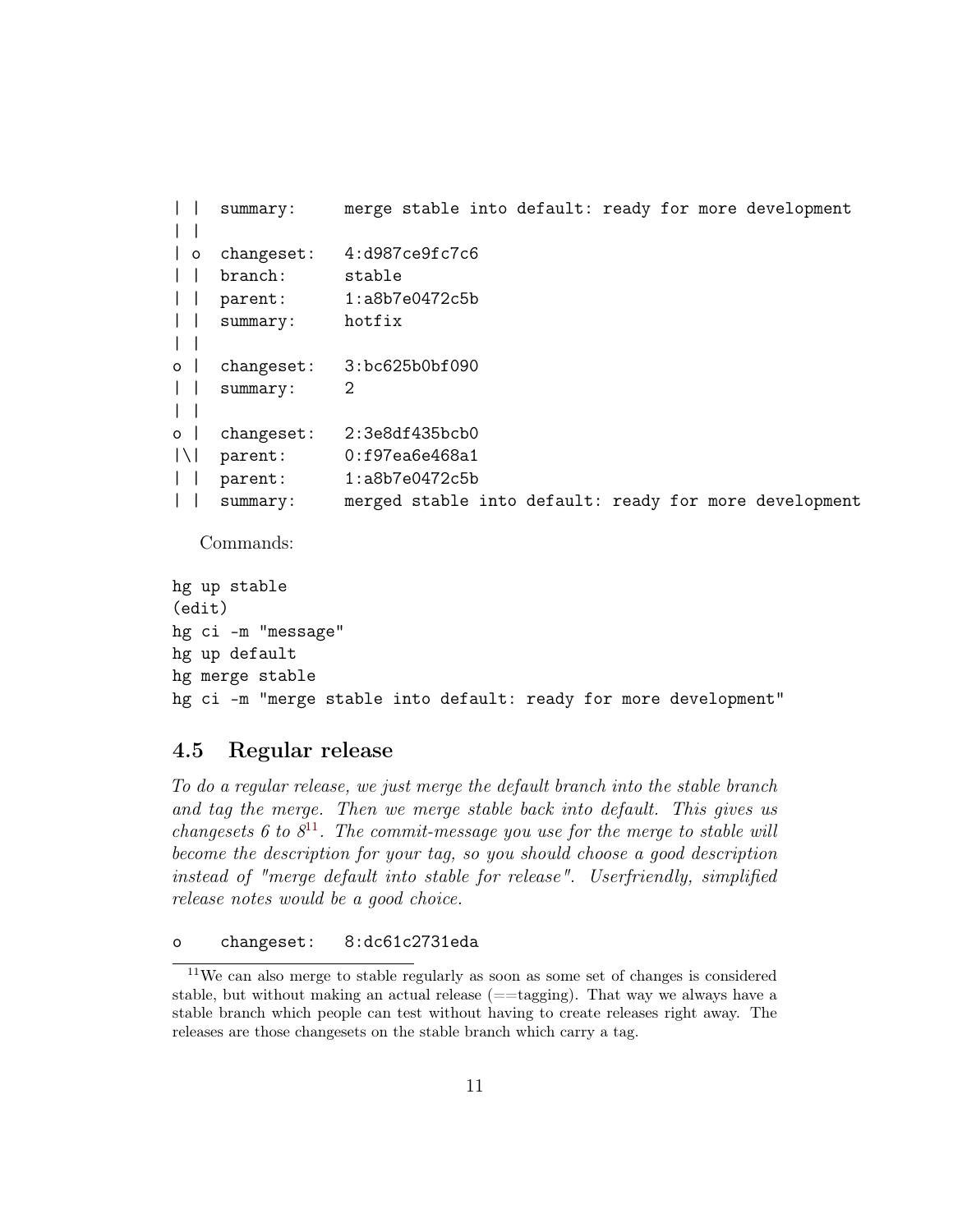```
|\ parent: 5:4c57fdadfa26
| | parent: 7:e8b509ebeaa9
| | summary: merged stable into default: ready for more development
\| \cdot \|| o changeset: 7:e8b509ebeaa9
| | branch: stable
| | summary: Added tag v2 for changeset 089fb0af2801
| |
| o changeset: 6:089fb0af2801
|/| branch: stable
| | tag: v2
| | parent: 4:d987ce9fc7c6
| | parent: 5:4c57fdadfa26
| | summary: merge default into stable for release
| |
o | changeset: 5:4c57fdadfa26
|\| parent: 3:bc625b0bf090
| | parent: 4:d987ce9fc7c6
| | summary: merge stable into default: ready for more development
```
Commands:

```
hg up stable
hg merge default
hg ci -m "merge default into stable for release"
hg tag tagname
hg up default
hg merge stable
hg ci -m "merged stable into default: ready for more development"
```
#### <span id="page-11-0"></span>4.6 Feature branches

Now we want to do some larger development, so we use a feature branch. The one feature-commit shown here  $(x)$  could be an arbitrary number of commits, and as long as you stay in your branch, the development of your colleagues will not disturb your own work. Once the feature is finished, we merge it into default. The feature branch gives us changesets 9 to 13 (with 10 being an example for an unrelated intermediate commit on default).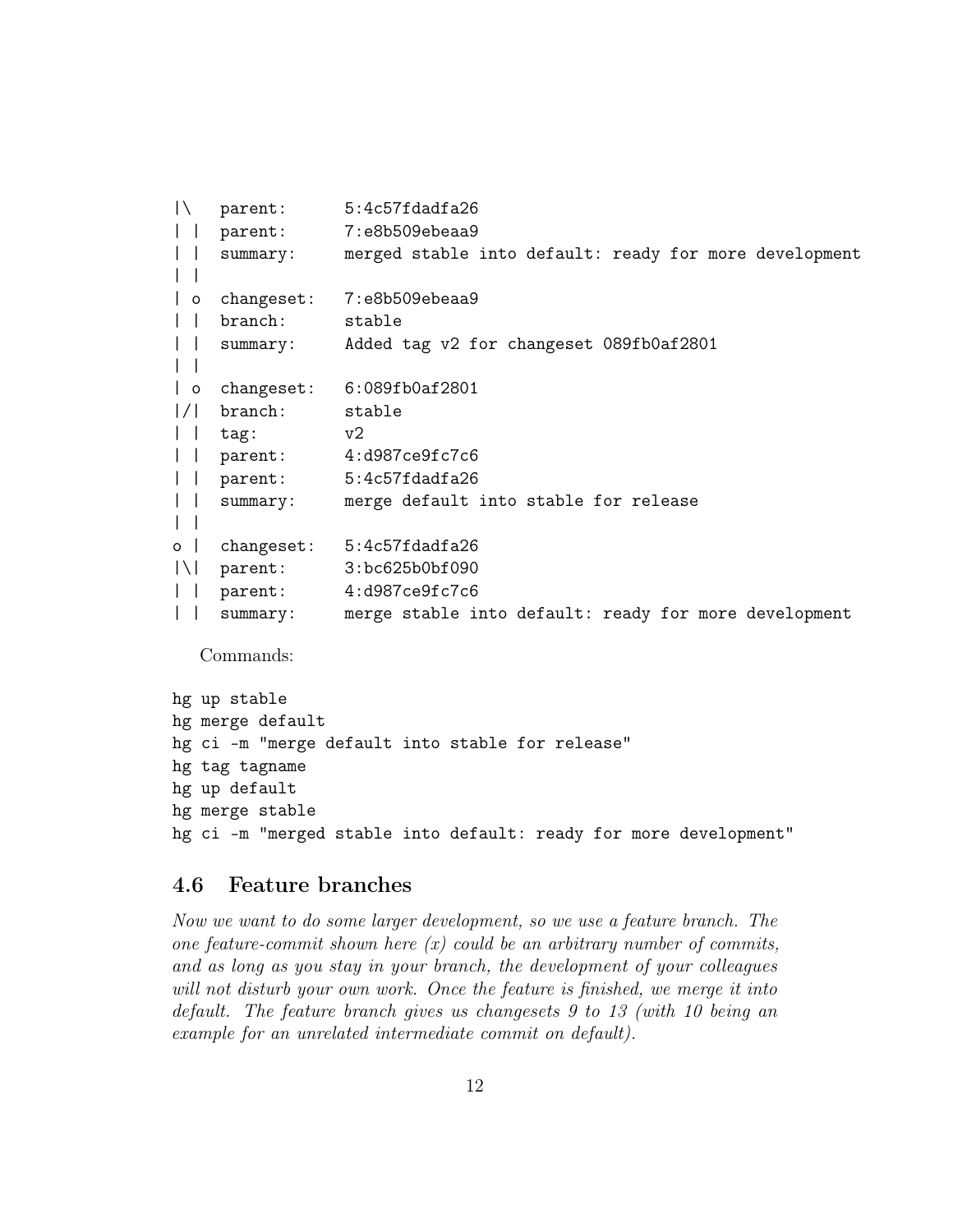```
o changeset: 13:e7f11bbc756c
|\ parent: 11:e77a94df3bfe
| | parent: 12:aefc8b3a1df2
| | summary: merged finished feature x into default
\| \cdot \|| o changeset: 12:aefc8b3a1df2
| | branch: feature-x
| | parent: 9:1dd6209b2a71
| | summary: finished feature x
| \cdot |o | changeset: 11:e77a94df3bfe
|\| parent: 10:8c423bc00eb6
| | parent: 9:1dd6209b2a71
| | summary: merged feature x into default
\vert \verto | changeset: 10:8c423bc00eb6
| | parent: 8:dc61c2731eda
| | summary: 3
| \cdot || o changeset: 9:1dd6209b2a71
|/ branch: feature-x
| summary: x
\blacksquareo changeset: 8:dc61c2731eda
|\ parent: 5:4c57fdadfa26
| | parent: 7:e8b509ebeaa9
| | summary: merged stable into default: ready for more development
```
Commands:

• Start the feature

```
hg branch feature-x
(edit)
hg ci -m "message"
```
• Do an intermediate commit on default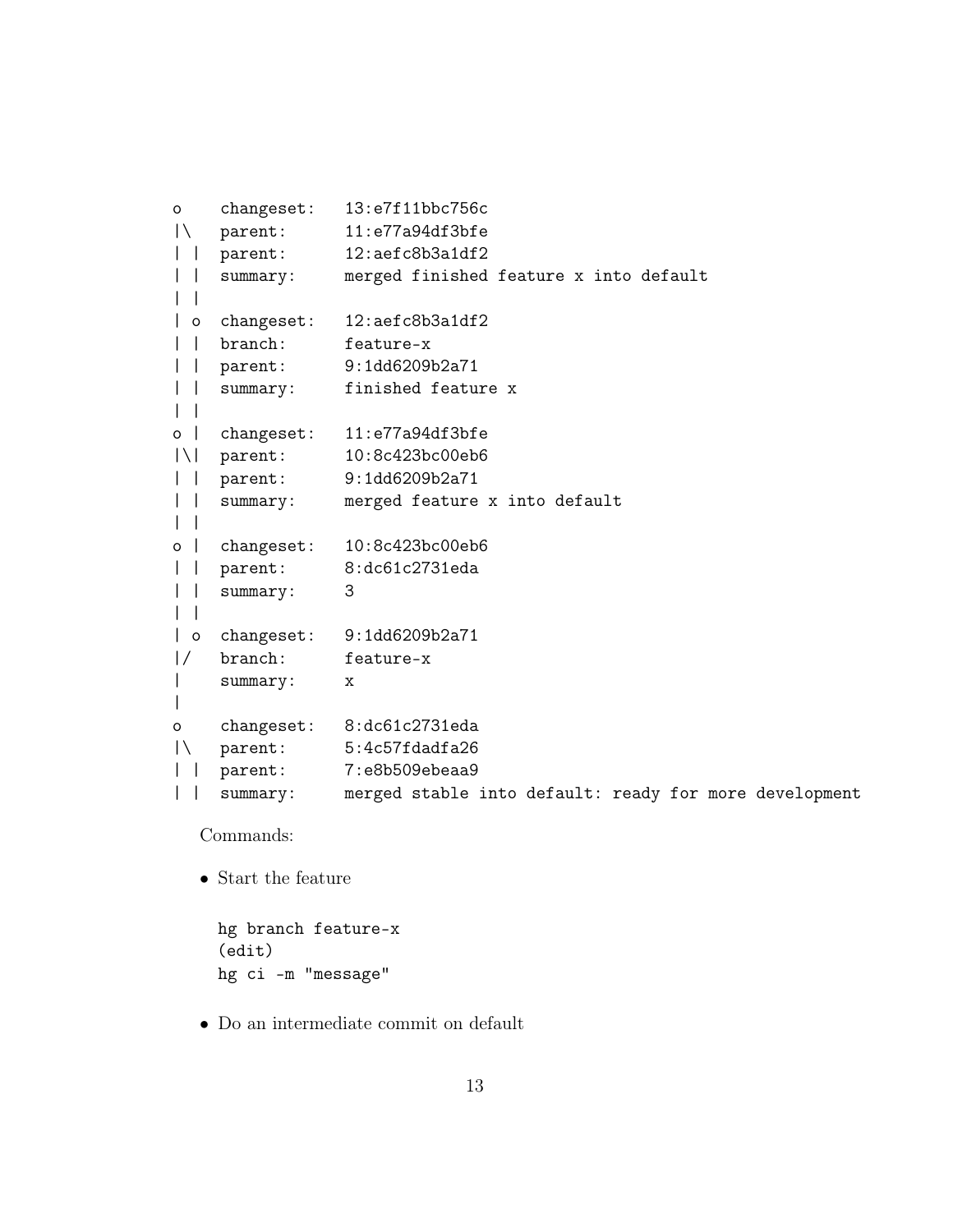```
hg update default
(edit)
hg ci -m "message"
```
• Continue working on the feature

```
hg update feature-x
(edit)
hg ci -m "message"
```
• Merge the feature

```
hg update default
hg merge feature-x
hg ci -m "merged feature x into default"'
```
• Close and merge a finished feature

```
hg update feature-x
hg ci --close-branch -m "finished feature x"
hg update default; hg merge feature-x
hg ci -m "merged finished feature x into default"
```
Note: Closing the feature branch hides that branch in the output of hg branches (except when using --closed) to make the repository state lean and simple while still keeping the feature branch information in history. It shows your collegues, that they no longer have to keep the feature in mind as soon as they merge the most recent changes from the default branch into their own feature branches.

Note: To make the final merge of your feature into default easier, you can regularly merge the default branch into the feature branch.

Note: We use feature branches to ensure that new clones start at a revision which other developers can directly use. With bookmarks you could get trapped on a feature-head which might not be merged to default for quite some time. For more reasons, see the bookmarks footnote<sup>[4](#page-2-1)</sup>.

The final action is to have a maintainer do a regular merge of default into stable to reach a state from which we could safely do a release. Since we already showed how to do that, we are finished here.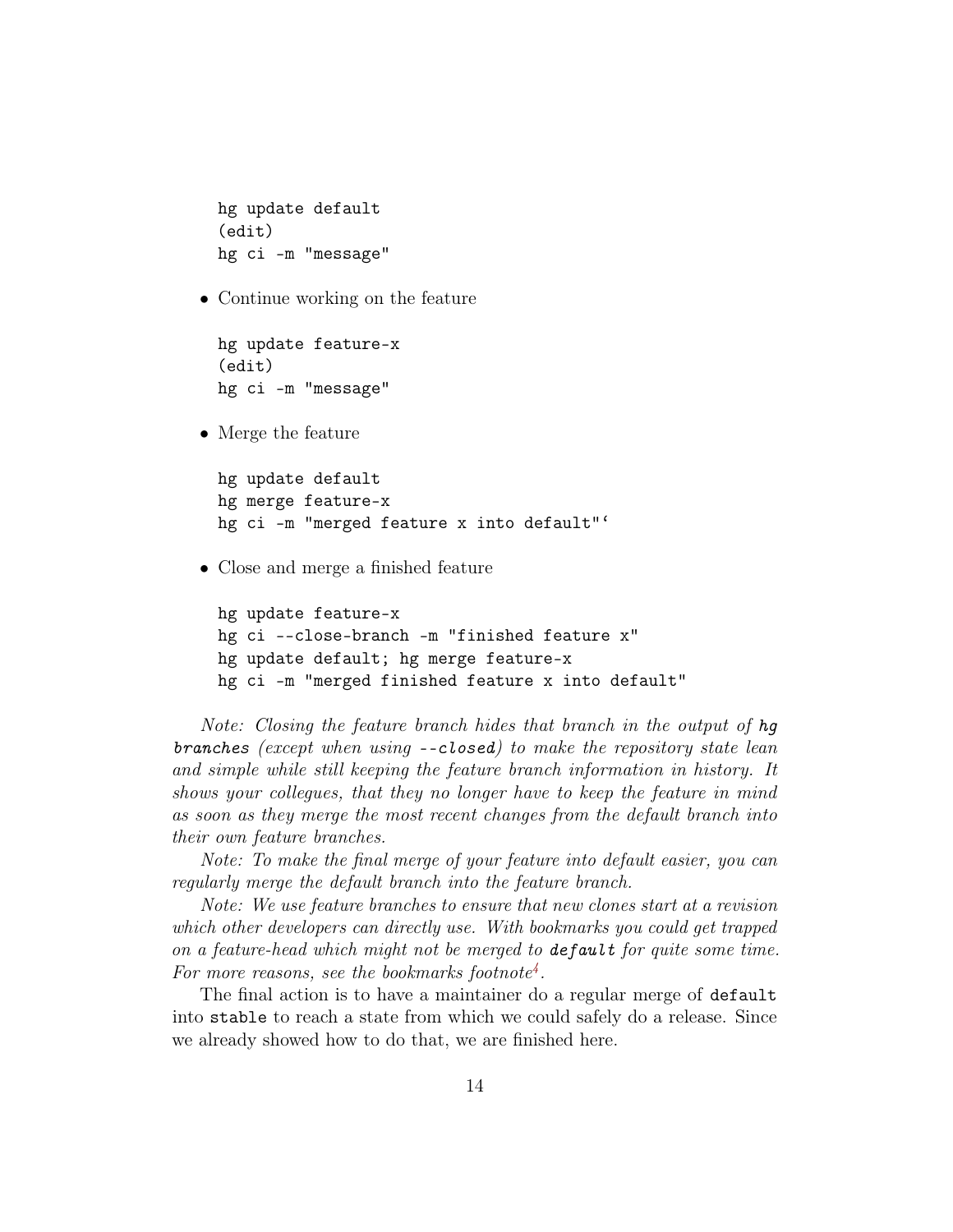### <span id="page-14-0"></span>5 Adaptions

This realizes the [successful Git branching model](http://nvie.com/posts/a-successful-git-branching-model/)<sup>[12](#page-14-1)</sup> with [Mercurial](http://mercurial.selenic.com) while maintaining one release at any given time.

If you have special needs, this model can easily be extended to fullfill your requirements. Useful extensions include:

- [multiple releases](#page-15-0) if you need to provide maintenance for multiple releases side-by-side.
- [grafted micro-releases](#page-17-0) if you need to segment the next big changes into smaller releases while leaving out some potentially risky changes.
- [explicit review](#page-20-0) if you want to ensure that only reviewed changes can get into a release, while making it possible to leave out some already

The reason for that is the more expressive history model of Mercurial. In short: The git version has 5 types of branches: feature, develop, release, hotfix and master (for tagging). With Mercurial you can reduce them to 3: default, stable and feature branches:

- Tags are simple in-history objets, so we need no special branch for them: a tag signifies a release (down to 4 branch-types - and no more duplication of information, since in the git-model a release is shown by a tag and a merge to master).
- Hotfixes are simple commits on stable followed by a merge to default, so we also need no branch for them (down to 3 branch-types). And if we only maintain one release at a time, we only need one branch for them: stable (down from branch-type to single branch).
- And feature branches are not required for clean separation since mercurial can easily cope with multiple heads in a branch, so developers only have to worry about them if they want to use them (down to 2 mandatory branches).
- And since the default branch is the branch to which you update automatically when you clone a repository, new developers don't have to worry about branches at all.

So we get down from 5 mandatory branches (2 of them are categories containing multiple branches) to 2 simple branches without losing functionality.

And new developers only need to know two things about our branching model to contribute:

"If you use feature branches, don't call them default or stable. And don't touch stable".

<span id="page-14-1"></span> $12$ If you look at the [Git branching model](http://nvie.com/posts/a-successful-git-branching-model/) which inspired this Mercurial branching model, you'll note that [its diagram](https://nvie.com/files/Git-branching-model.pdf) is a lot more complex than the [diagram of this Mercurial](https://www.draketo.de/files/hgbranchingoverview_2.png) [version.](https://www.draketo.de/files/hgbranchingoverview_2.png)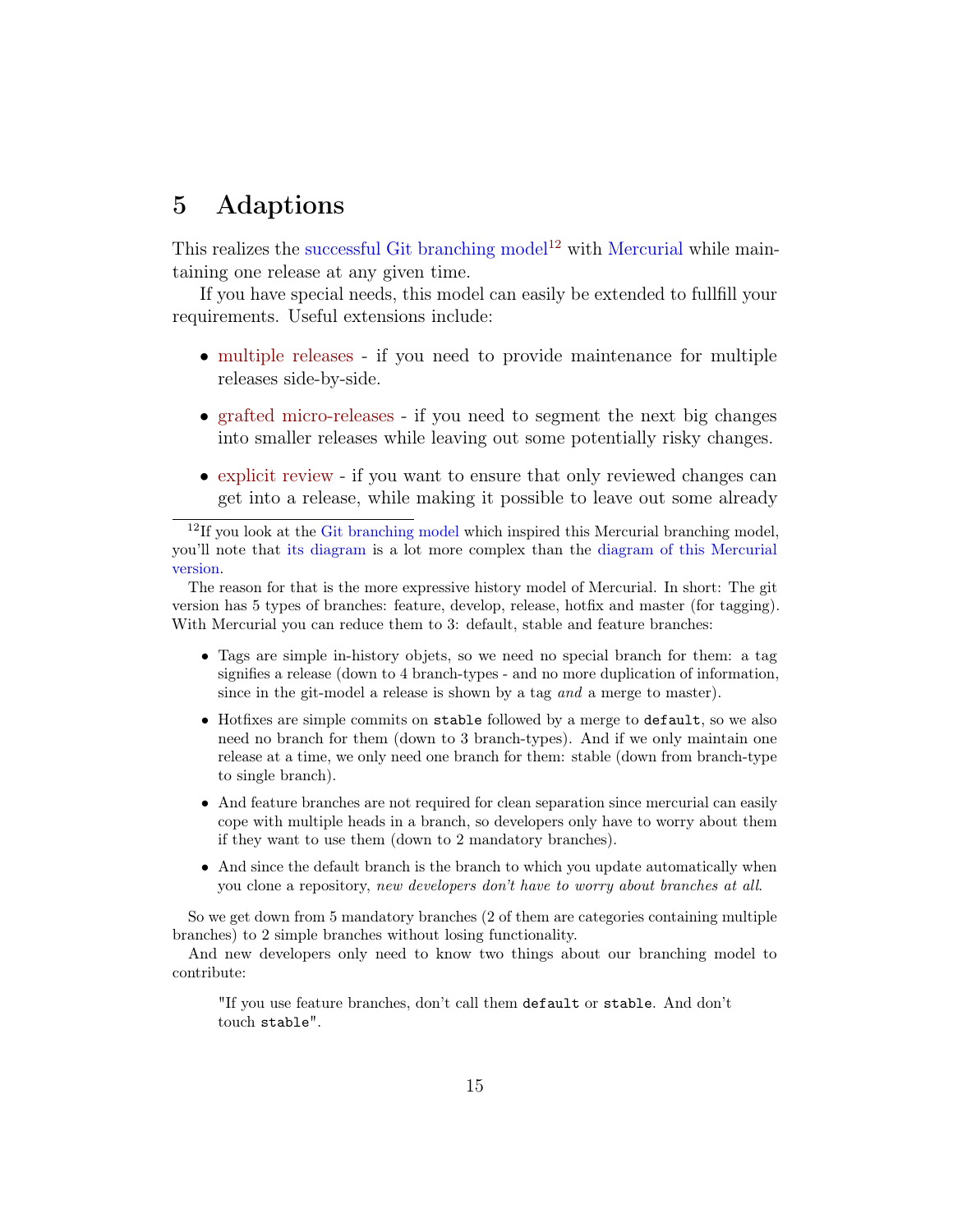reviewed changes from the next releases. Review gets decoupled from releasing.

All these extensions are orthogonal, so you can use them together without getting side-effects.

#### <span id="page-15-0"></span>5.1 Multiple maintained releases

To use the branching model with multiple simultaneously maintained re-leases,<sup>[13](#page-15-1)</sup> you only need to change the hotfix procedure: When applying a hotfix, you go back to the old release with hg update tagname, fix there, add a new tag for the fixed release and then update to the next release. There you merge the new fix-release and do the same for all other releases. If the most

<sup>14</sup>If for example you want to ignore that change to an old release for new releases, you simply merge the old release into stable and use hg revert --all -r stable before committing the merge.

<sup>15</sup>A rule of thumb for deciding between tagged releases and release branches is: If you only have a few releases you maintain at the same time, use tagged releases. If you expect that most bugfixes will apply to all releases, starting with some old release, just use tagged releases. If bugfixes will only apply to one release and the current development, use tagged releases and merge hotfixes only to stable. If most bugfixes will only apply to one release and not to the current development, use release branches.

<span id="page-15-1"></span> $13$ If you want to adapt the model to multiple very distinct releases, simply add multiple release-branches (i.e. release-x). Then hg graft the changes you want to use from default or stable into the releases and merge the releases into stable to ensure that the relationship of their changes to current changes is clear, recorded and will be applied automatically by Mercurial in future merges.<sup>[14](#page-0-0)</sup>If you use multiple tagged releases, you need to merge the releases into each other in order - starting from the oldest and finishing by merging the most recent one into stable - to record the same information as with release branches. Additionally it is considered impolite to other developers to keep multiple heads in one branch, because with multiple heads other developers do not know the canonical tip of the branch which they should use to make their changes - or in case of stable, which head they should merge to for preparing the next release. That's why you are likely better off creating a branch per release, if you want to maintain many very different releases for a long time. If you only use tags on stable for releases, you need one merge per maintained release to create a bugfix version of one old release. By adding release branches, you reduce that overhead to one single merge to stable per affected release by stating clearly, that changes to old versions should never affect new versions, except if those changes are explicitely merged into the new versions. If the bugfix affects all releases, release branches require two times as many actions as tagged releases, though: You need to graft the bugfix into every release and merge the release into stable.[15](#page-0-0)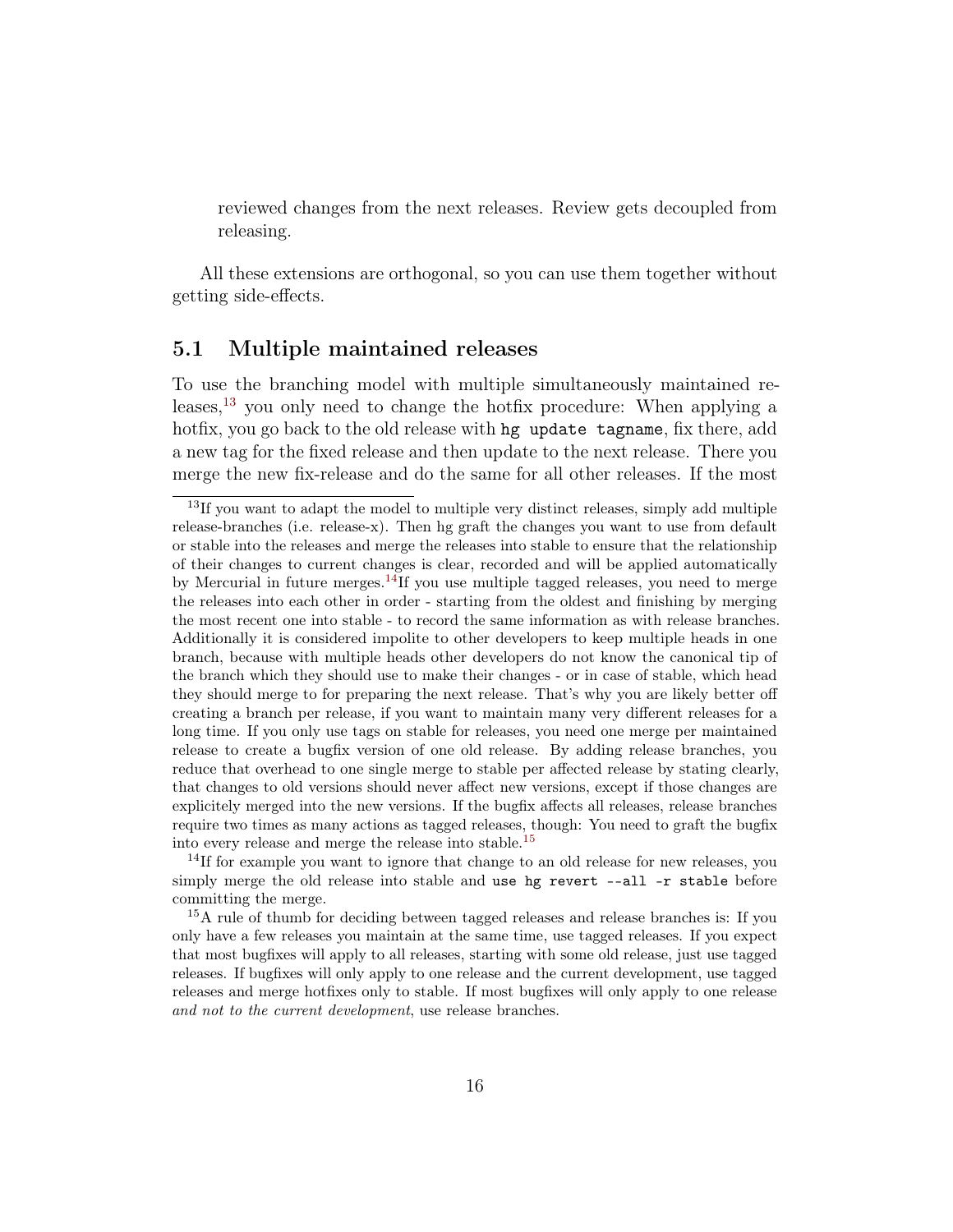recent release is not the head of the stable branch, you also merge into stable. Then you merge the stable branch into default, as for a normal hotfix.<sup>[16](#page-16-0)</sup>

With this merge-chain you don't need special branches for releases, but all changesets are still clearly recorded. This simplification over git is a direct result of having real anonymous branching in Mercurial.

```
hg update release-1.0
(edit)
hg ci -m "message"
hg tag release-1.1
hg update release-2.0
hg merge release-1.1
hg ci -m "merged changes from release 1.1"
hg tag release-2.1
... and so on
```
In the [Diagram](#page-2-0) this just adds a merge path from the hotfix to the still maintained releases. Note that nothing changed in the workflow of programmers.

<span id="page-16-0"></span><sup>16</sup>Merging old releases into new ones sounds like a lot of work. If you get that feeling, then have a look how many releases you really maintain right now. In my Gentoo tree most programs actually have only one single release, so using actual release branches would incur an additional burden without adding real value. You can also look at the rule of thumb whether to choose feature branches instead.[15](#page-15-1)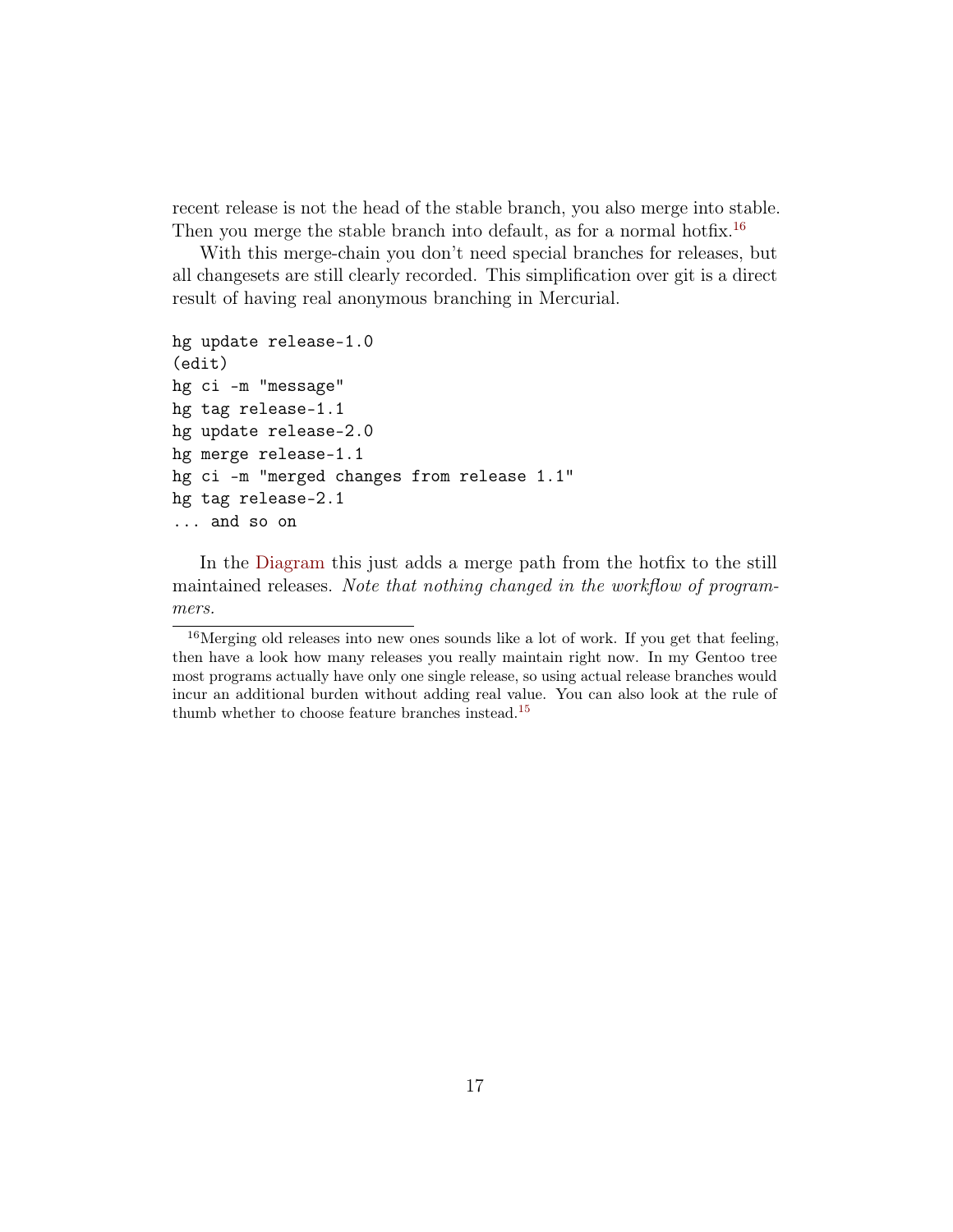

An overview of the branching strategy with maintained releases.

#### <span id="page-17-0"></span>5.2 Graft changes into micro-releases

If you need to test parts of the current development in small chunks, you can graft micro releases. In that case, just update to stable and merge the first revision from default, whose child you do not want, and graft later changes<sup>[17](#page-17-1)</sup>.

<span id="page-17-1"></span><sup>&</sup>lt;sup>17</sup>If you want to make sure that every changeset on stable is production-ready, you can also start a new release-branch on stable, then merge the first revision, whose child you do not want, into that branch and graft additional changes. Then close the branch and merge it into stable. You can achieve the same with much lower overhead (unneeded complexity) by changing the requirement to "every tagged revision on stable is production-ready". To only see tagged revisions on stable, just use hg log -r "branch(stable) and tag()". This also works for incoming and outgoing, so you can use it for triggering a build system.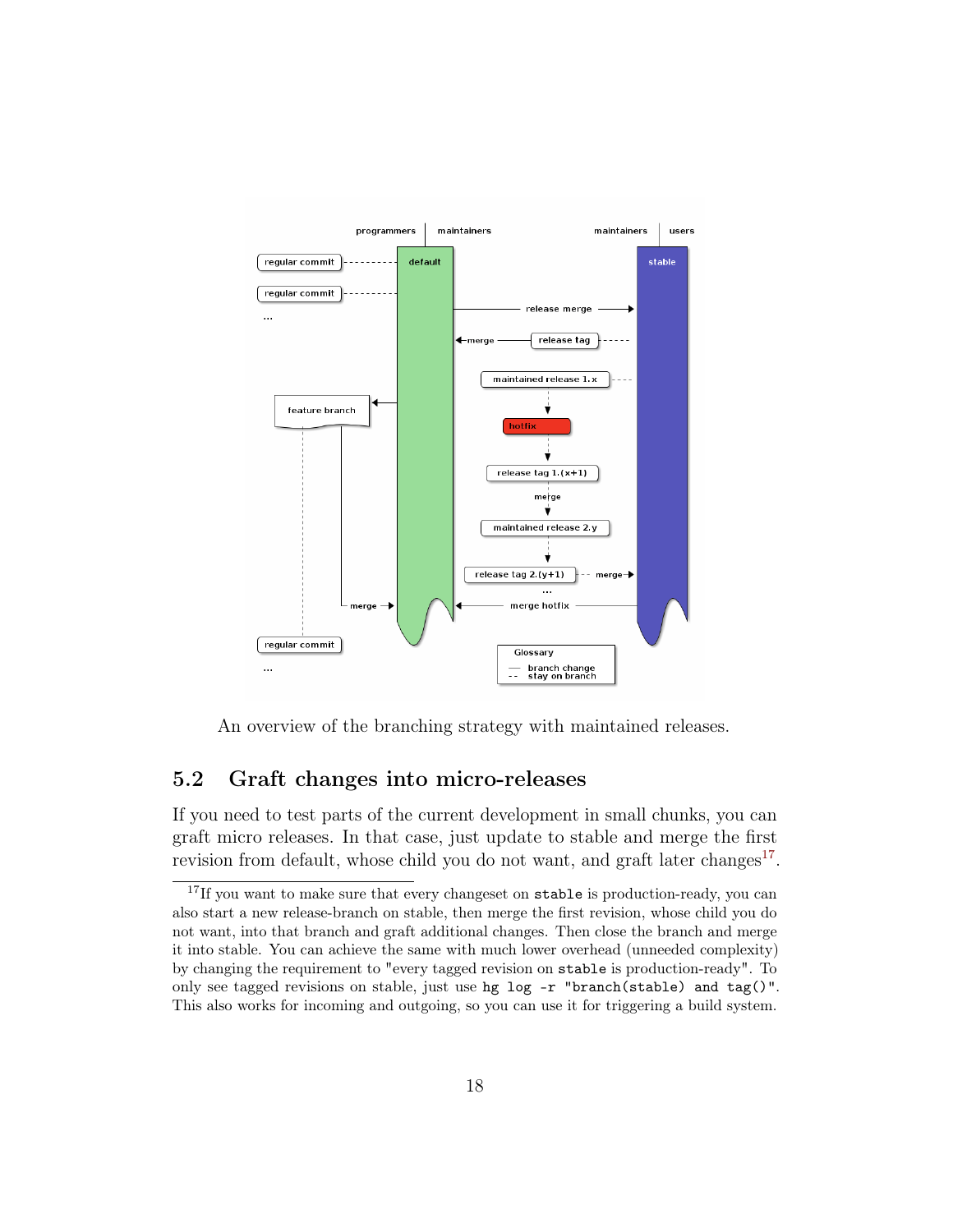Example for the first time you use micro-releases  $18$ :

You have changes 1, 2, 3, 4 and 5 on default. First you want to create a release which contains 1 and 4, but not 2, 3 or 5.

hg update 1 hg branch stable hg graft 4

As usual tag the release and merge stable back into default:

hg tag rel-14 hg update default hg merge stable hg commit -m "merge stable into default. ready for more development"

Example for the second and subsequent releases:

Now you want to release the change 2 and 5, but you're still not ready to release 3. So you merge 2 and graft 5.

hg update stable hg merge 2 hg commit -m "merge all changes until 2 from default" hg graft 5

As usual tag the release and finally merge stable back into default:

hg tag rel-1245 hg update default hg merge stable hg commit -m "merge stable into default. ready for more development"

The history now looks like this<sup>[19](#page-18-1)</sup>:

```
@ merge stable into default. ready for more development (default)
|\setminus| o Added tag rel-1245 for changeset 4e889731c6ca (stable)
| |
| o 5 (stable)
| |
| o merge all changes until 2 from default (stable)
| \ \ | \ \ \ \o---+ merge stable into default. ready for more development (default)
| | |
| | o Added tag rel-14 for changeset cc2c95dd3f27 (stable)
```
<span id="page-18-0"></span><sup>18</sup>To test this workflow yourself, just create the test repository with hg init 12345; cd 12345; for i in  $\{0..5\}$ ; do echo  $i > i$ ; hg ci -Am  $i$ ; done.

<span id="page-18-1"></span><sup>&</sup>lt;sup>19</sup>The short graphlog for the grafted micro-releases was created via hg glog  $-$ -template "{desc} ({branch})".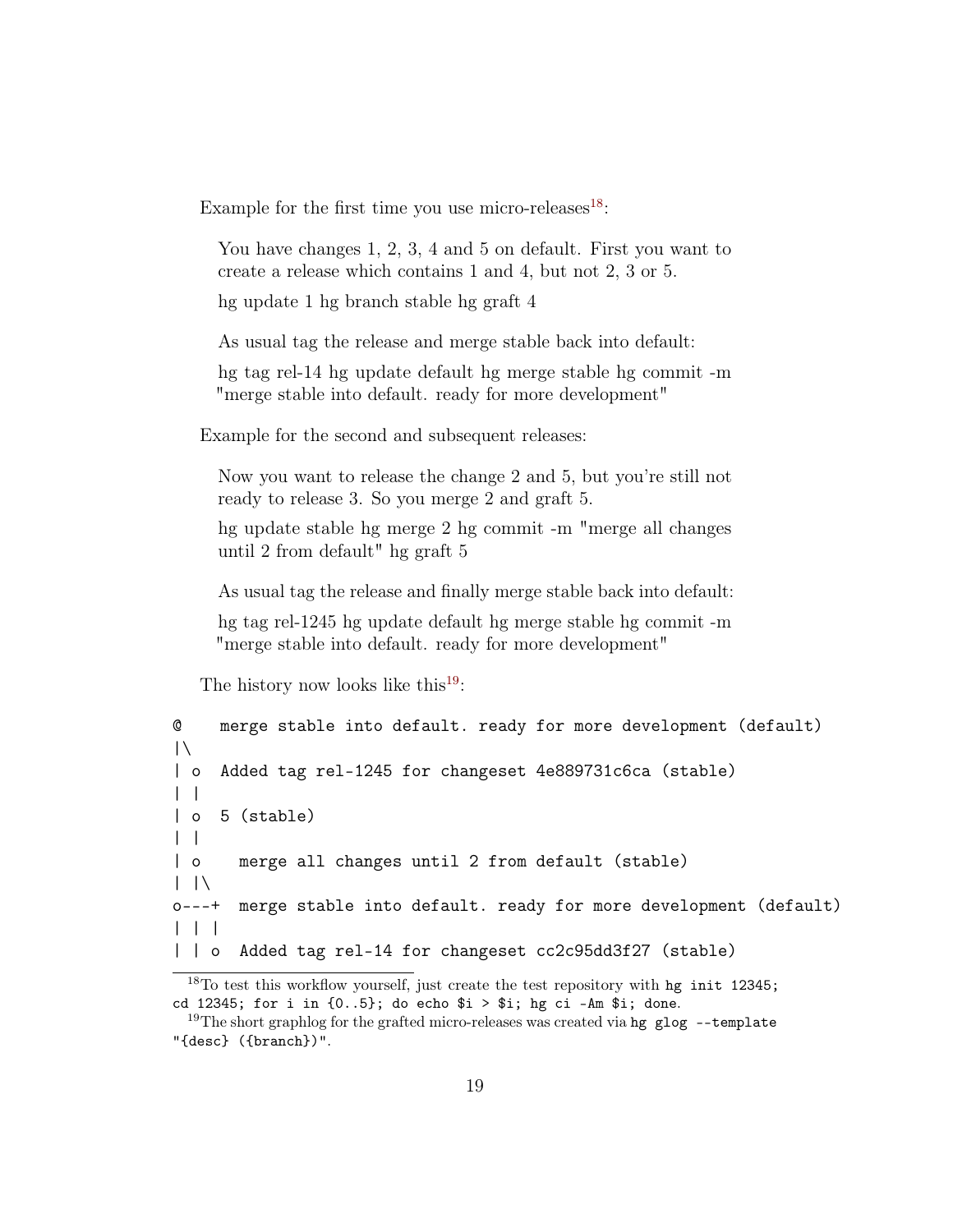

In the [Diagram](#page-2-0) this just adds graft commits to stable:



An overview of the branching strategy with grafted micro-releases.

Grafted micro-releases add another layer between development and releases. They can be necessary in cases where testing requires actually deploying a release, as for example in [Freenet.](http://freenetproject.org)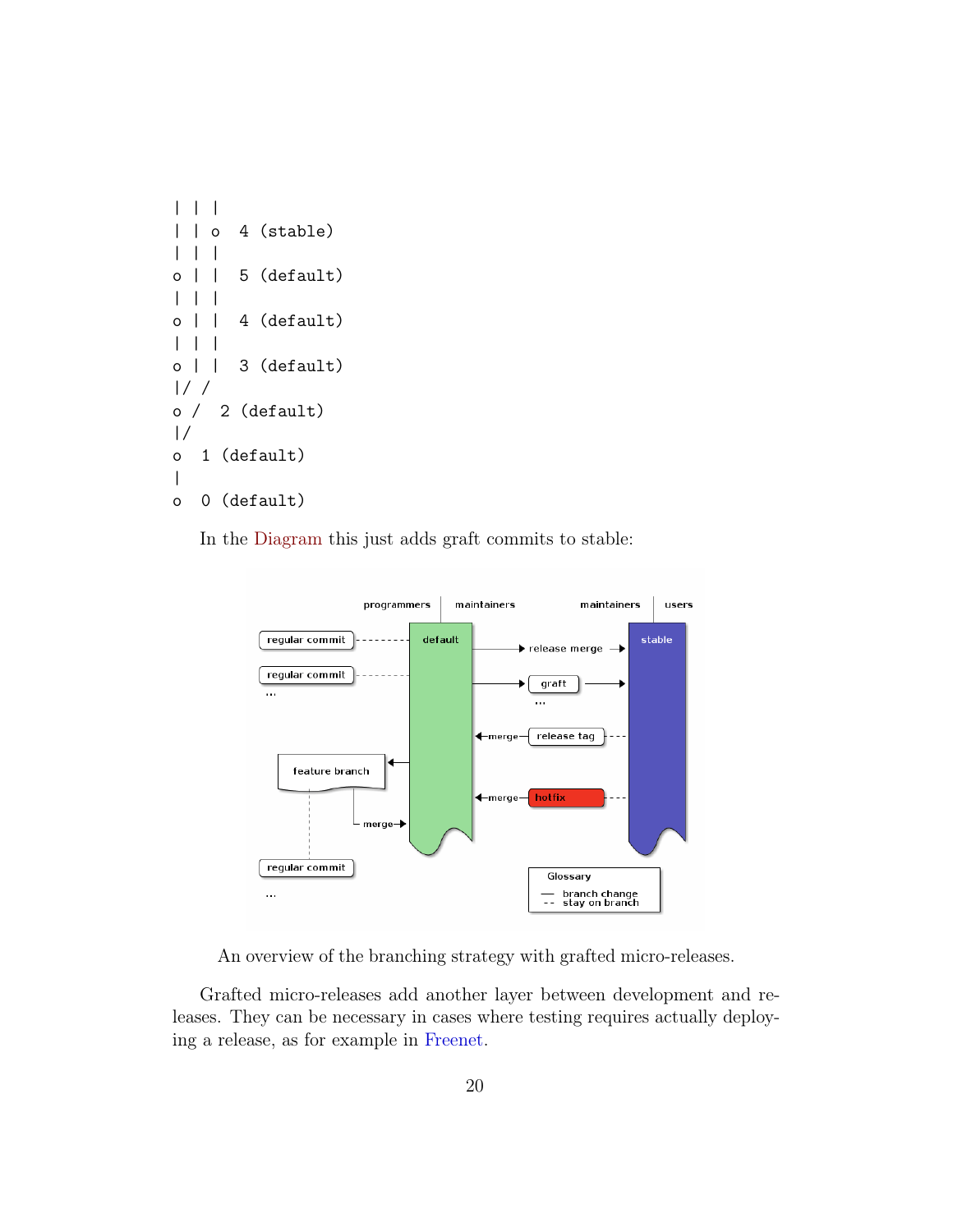#### <span id="page-20-0"></span>5.3 Explicit review branch

If you want to add a separate review stage, you can use a review branch<sup>[20,](#page-20-1) [21](#page-20-2)</sup> into which you only merge or graft reviewed changes. The review branch then acts as a staging area for all changes which might go into a release.

To use this extension of the branching model, just create a branch on default called review in which you merge or graft reviewed changes. The first time you do that, you update to the first commit whose children you do not want to include. Then create the review branch with hg branch review and use hg graft REV to pull in all changes you want to include.

On subsequent reviews, you just update to review with hg update nextrelease, merge the first revision which has a child you do not want with hg merge REV and graft additional later changes with hg graft REV as you would do it for [micro-releases.](#page-17-0).

In both cases you create the release by merging the review branch into stable.

A special condition when using a review branch is that you always have to merge hotfixes into the review branch, too, because the review branch does not automatically contain all changes from the default branch.

In the [Diagram](#page-2-0) this just adds the review branch between default and stable instead of the release merge. Also it adds the hotfix merge to the review branch.

<span id="page-20-1"></span> $20$ The review branch is a special preparation-branch, $8$  because it can get discontinous changes, if maintainers decide to graft some changes which have ancestors they did not review yet.

<span id="page-20-2"></span><sup>&</sup>lt;sup>21</sup>We use one single review branch which gets reused at every review to ensure that there are no changes in stable which we did not have in the review. As alternative, you could use one branch per review. In that case, ensure that you start the review-\* branches from stable and not from default. Then merge and graft the changes from default which you want to review for inclusion in your next release.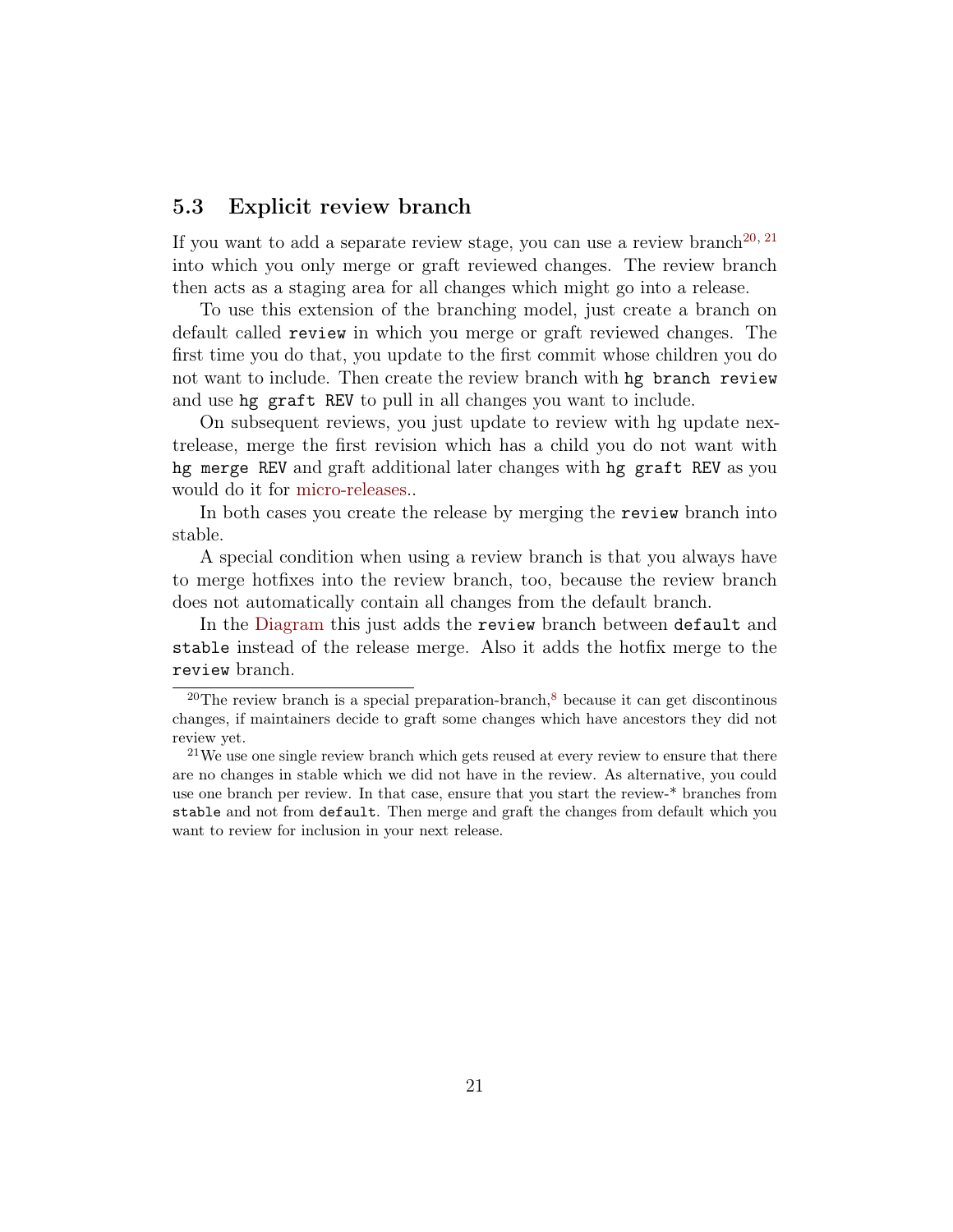

An overview of the branching strategy with a review branch.

# <span id="page-21-0"></span>6 Frequently Asked Questions (FAQ)

#### <span id="page-21-1"></span>6.1 Where does QA (Quality Assurance) come in?

In the default flow when the users directly use the stable branch you do QA on the default branch before merging to stable. QA is a part of the maintainers job, there.

If your users want external  $QA$ <sup>[5](#page-2-2)</sup>, that  $QA$  is done for revisions on the stable branch. It is restricted to signing good revisions. Any changes have to be done on the default branch - except for hotfixes for previously signed releases. It is only a hotfix, if your users could already be running a broken version.

There is also an extension with an [explicit review branch.](#page-20-0) There QA is done on the review branch.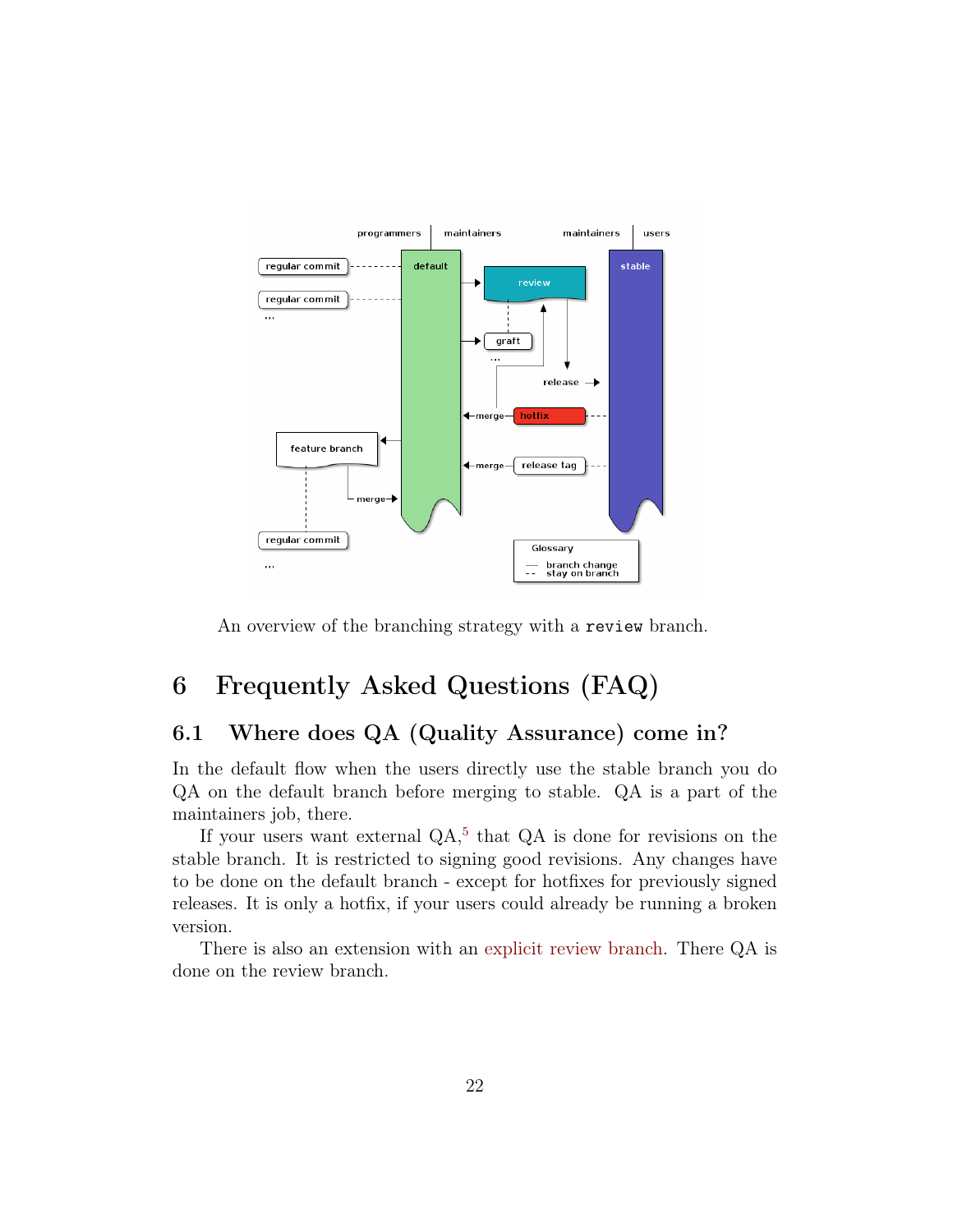### <span id="page-22-0"></span>7 Summary

This realizes the [successful Git branching model](http://nvie.com/posts/a-successful-git-branching-model/) with [Mercurial.](http://mercurial.selenic.com)

We now have nice graphs, examples, potential extensions and so on. But since this strategy uses Mercurial instead of git, we don't actually need all the graphics, descriptions and branch categories in the git version - or in this post.

Instead we can boil all of this down to 3 simple rules:

- 1. you do all the work on default except for hotfixes.
- 1. on stable you only do hotfixes, merges for release and tagging for release. Only maintainers touch stable.
- 1. you can use arbitrary feature-branches, as long as you don't call them default or stable. They always start at default (since you do all the work on default).

They are the rules you already know from the starting summary. Keep them in mind and you're good to go. And when you're doing *regular devel*opment, there is only one rule to remember:

You do all the work on default.

That's it. Happy hacking!

### <span id="page-22-1"></span>8 Appendix: Diagrams

Diagrams for the hg branching strategy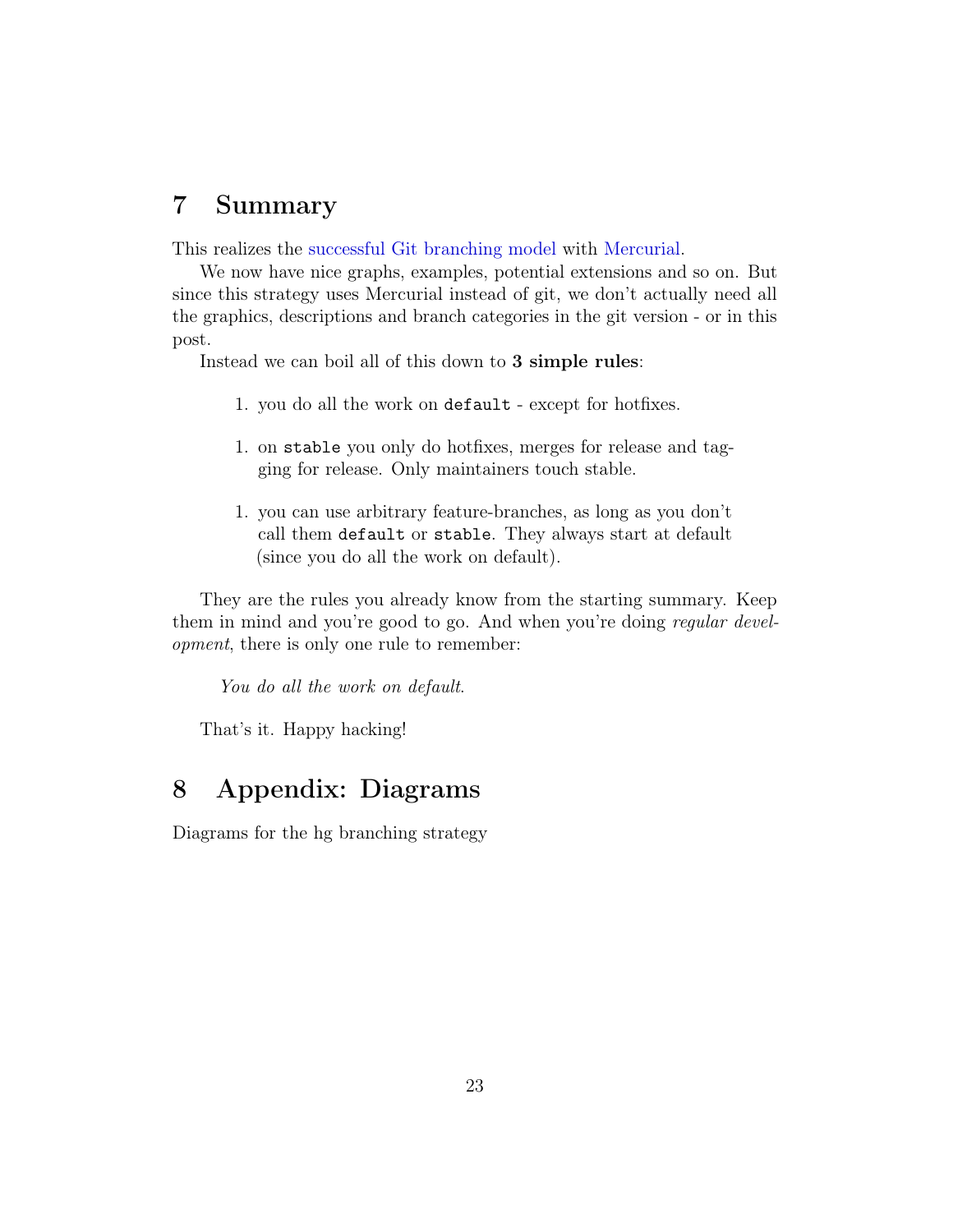### <span id="page-23-0"></span>8.1 Base workflow

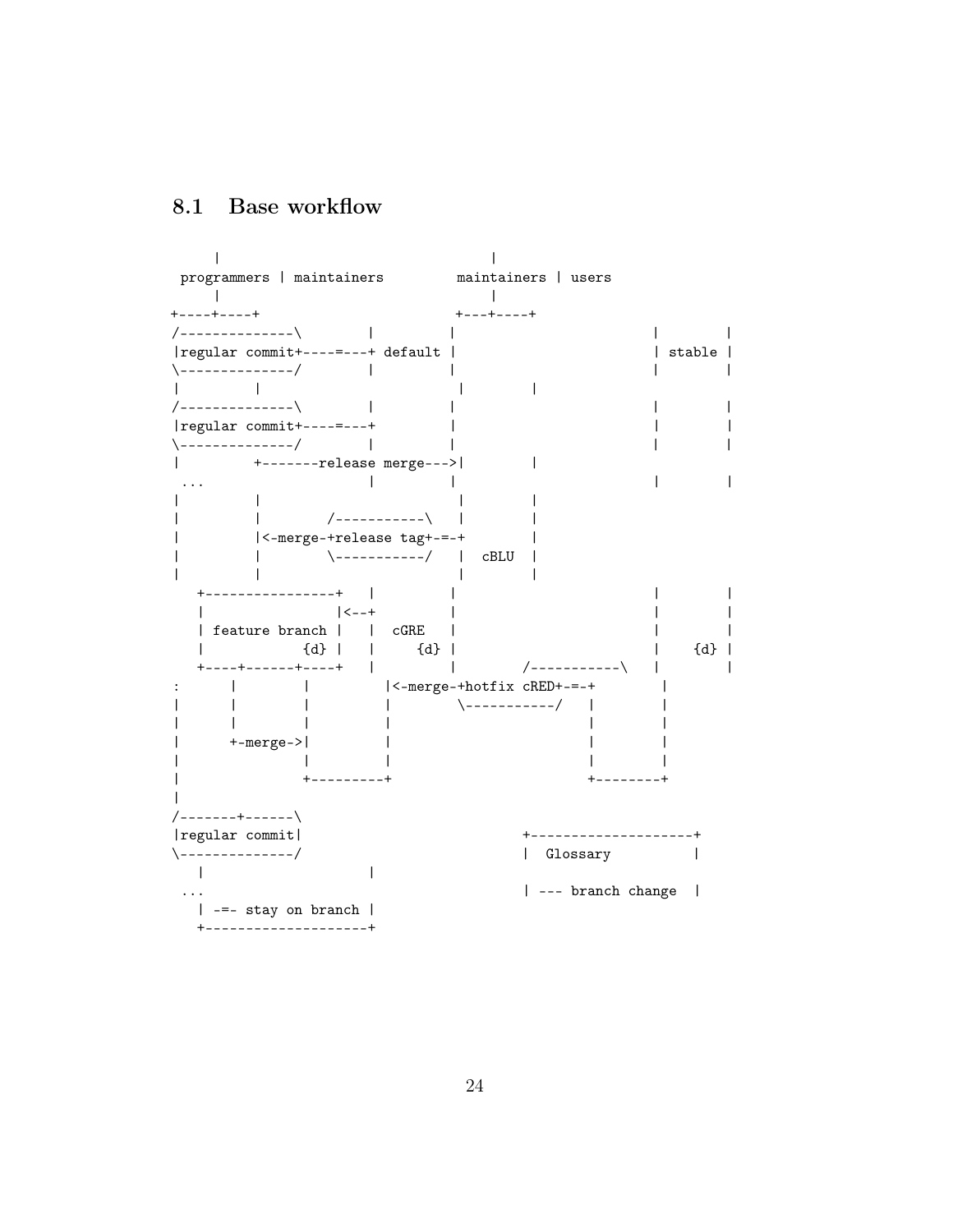#### <span id="page-24-0"></span>Maintain several releases side-by-side 8.2

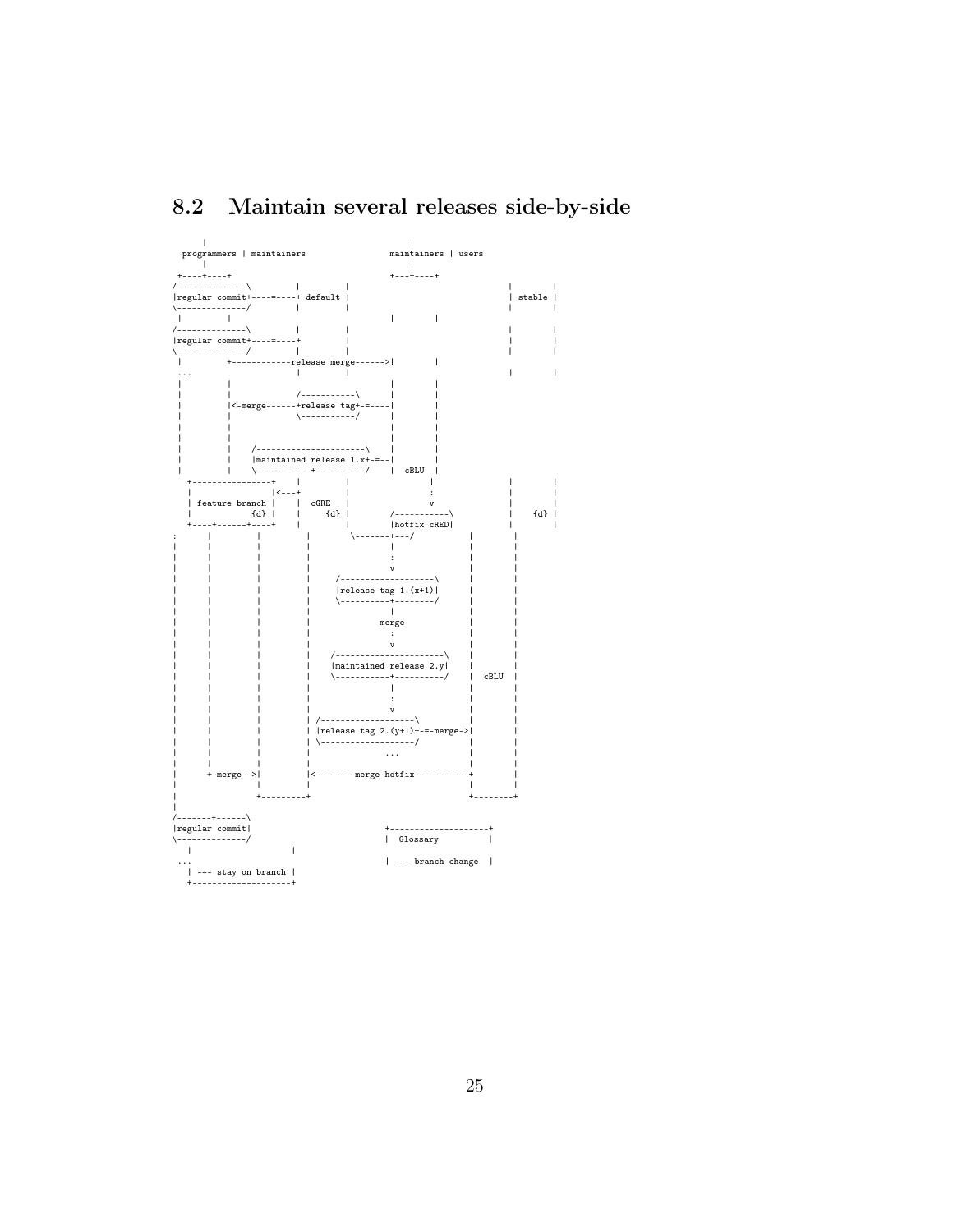<span id="page-25-0"></span>8.3 Graft releases

 $\Box$  $\perp$ programmers | maintainers maintainers | users  $\mathbb{R}$  $\sim$  1.  $+ - - - + + - - - +$  $+ - - + - - - - +$  $\sim 10$ /--------------\  $\overline{1}$  $\mathbf{1}$  and  $\mathbf{1}$ | stable | | regular commit + - - - - - - - + default | \-------------/ | +------->release merge--> and the contract of the contract of  $\mathbf{L}$  $\blacksquare$  $\Box$  $\sim$  1  $\sim$   $\sim$   $\sim$   $\sim$ /--------------\  $\mathbf{L}$  $\overline{1}$  $\mathbf{I}$ |regular commit+----=---+  $\Box$  $/$ ---+--- $\Box$  $\overline{1}$  $\sim$  100  $\pm$ +-------->+ graft |------>| \--------------/  $\overline{1}$  $\-\$  $\Box$  $\Box$  $\blacksquare$  $\mathbf{L}$  $\cdots$  $\mathbf{I}$  $\cdot$  . .  $\mathbf{I}$  $\mathbf{I}$  $\mathbf{I}$ -1  $\mathbf{I}$  $\mathbf{L}$  $\mathbf{L}$ |<-merge-+release tag+-=-+  $\mathbf{I}$ +----------------+ |  $\Box$  $\perp$  $\perp$  $\begin{array}{ccc} & | & & | & & \\ \hline \end{array}$  $\perp$  $\mathbf{I}$  $\perp$ | feature branch | | cGRE |  $\perp$  $\{d\}$  |  $\{d\}$  |  $\{d\}$  |  $\{d\}$  |  $\Box$ +----+------+----+ |  $\sim 10^{-10}$  .  $\overline{1}$  $|<-merge-+hotfix\ cRED+--+$  $\mathbf{L}$  $\mathbf{1}$  $\ddot{\cdot}$  $\overline{\phantom{0}}$  $\overline{1}$  $\mathbf{I}$  $\overline{1}$  $\overline{\phantom{a}}$  $\mathbb{R}^n$  $\Box$  $\overline{1}$  $\Box$  $\mathbf{I}$ +-merge->|  $\Box$  $\mathbf{I}$  $\mathbf{I}$  $\mathbf{I}$  $\overline{1}$  $+ - - - - - - - +$  $\mathbf{I}$  $+ - - - - - -$ /-------+------\ |regular commit| +--------------------+ \--------------/ | Glossary  $\overline{\phantom{a}}$  $\mathbf{I}$  $\mathbf{I}$ | --- branch change |  $\ldots$ | -=- stay on branch | +---------------------+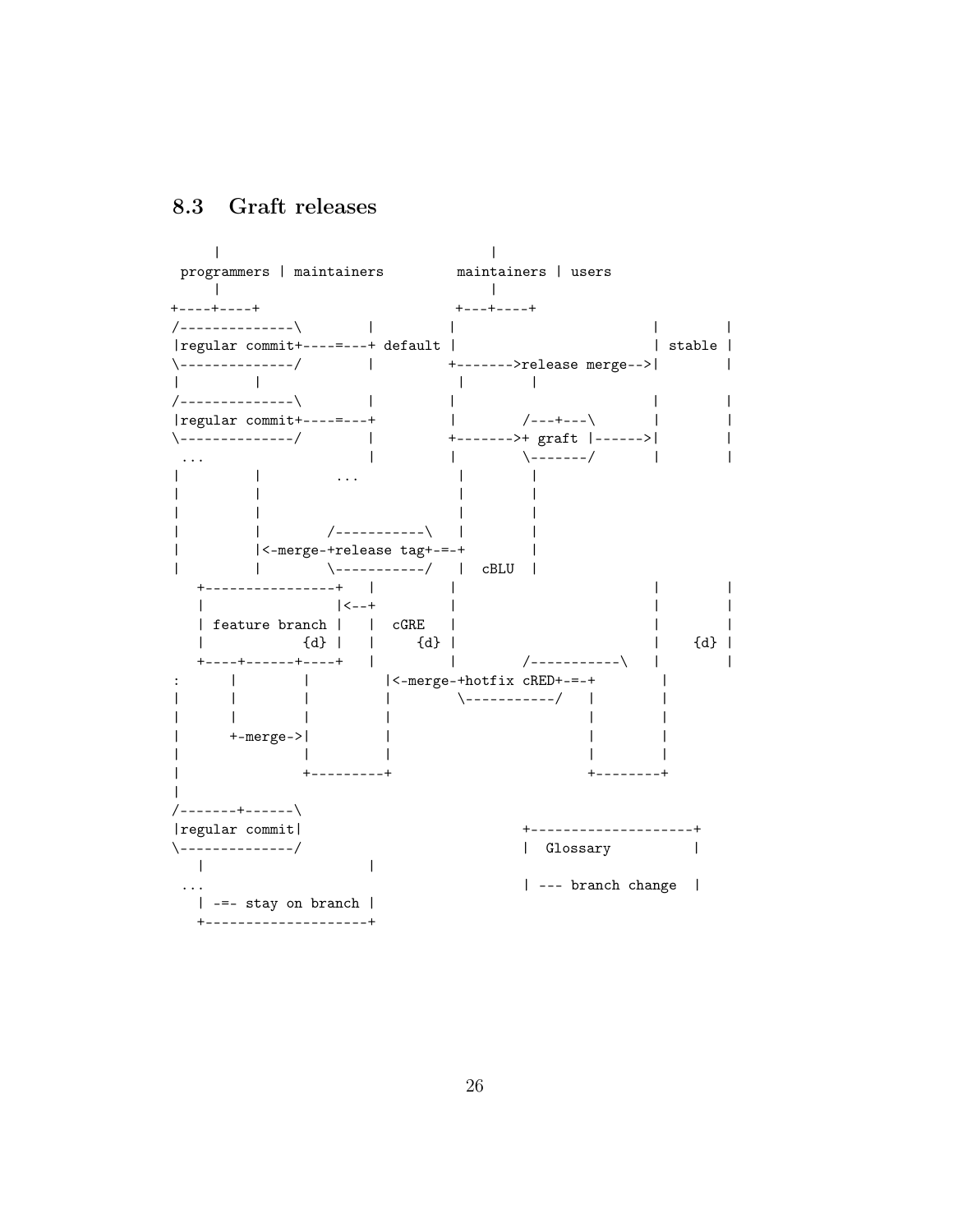### <span id="page-26-0"></span>8.4 Use a review branch

 $\perp$  $\mathbf{I}$ programmers | maintainers maintainers | users  $\Box$  $\Box$  $+ - - - + + - - - +$  $+ - - - + - - - - +$ /--------------\  $\sim$  1.  $\mathbf{I}$  $\perp$ | regular commit +----=---+ default | +----------------+ | stable |  $\backslash$ -------------/ |  $\Gamma$  and  $\Gamma$  $\sim$  1.  $\mathbf{I}$  $\mathbf{I}$  $\overline{1}$  $+-->+$  $\Box$  $\mathbf{L}$ review  $\Box$  $\Box$ /--------------\ **Controller**  $|$   $c1AB$  $\{d\}$  |  $\mathbf{L}$  $\perp$  $\overline{\phantom{a}}$ | regular commit +----=---+  $\mathbf{L}$  $+ - - - + - - - - - - - - + - +$  $\perp$  $\perp$  $\sim$   $-$ \-------------/  $\Box$  $\mathbf{I}$  $\mathbf{L}$  $\mathbf{1}$  $\mathbf{I}$  $\overline{1}$  $\mathbf{I}$  $\mathbf{I}$  $\sim$  1  $^{\circ}$  $\mathbf{L}$  $\blacksquare$  $\mathbf{I}$  $\overline{1}$  $\mathbf{1}$  $\mathbf{I}$  $\mathbf{I}$  $\mathbf{I}$  $\mathbf{I}$  $\perp$  $\Box$  $\perp$  $|$  /---+---\ |  $\Box$  $\mathbf{I}$  $\mathbf{I}$  $\perp$  $+-->+$  graft | |  $\mathbf{I}$  $\perp$  $\overline{1}$  $\mathbf{I}$  $\mathbf{I}$ \-------/ |  $\Box$  $\perp$  $\ldots$  $\mathbf{1}$   $\mathbf{1}$  $\overline{\phantom{a}}$  $\overline{1}$  $\mathbf{I}$  $+ - - - - - - +$  $\mathbf{I}$  $\mathbf{v}$  $\overline{\phantom{a}}$  $\mathbf{I}$  $\mathbf{I}$  $\overline{1}$ I.  $\mathbf{1}$ release--> |  $\mathbf{I}$  $\mathbf{I}$  $\mathbf{I}$  $\mathbf{I}$  $\mathbf{1}$  $\overline{1}$  $\perp$  $\mathbf{I}$  $\mathbf{1}$  $\mathbf{I}$  $\mathbf{L}$  $\mathcal{L}$ |<-merge-+hotfix cRED+-=-+  $\mathbf{I}$  $\overline{1}$  $+$ ----------------+ |  $\mathbf{L}$  $\mathbf{I}$  $\mathbf{I}$  $\perp$  $\vert$  < - - +  $\perp$  $\perp$  $\perp$ | feature branch | | cGRE |  $\{d\}$  |  $\mathbf{I}$  $\{d\}$  | | /------------\  $\sim$  1  $\sim 1$  . |<-merge-+release tag+-=-+  $+ - - - + - - - - - - + - - - +$  $\overline{1}$  $\mathbf{L}$  $\overline{1}$  $\-\$  - - - - - - - - / | cBLU |  $\cdot$  $\mathbf{I}$  $\overline{1}$  $\mathbf{I}$  $\overline{1}$  $\mathbf{I}$  $\{d\}$  |  $\mathbf{L}$  $\perp$  $\mathbf{I}$  $\mathbf{I}$  $+ - merge - > |$  $\overline{\phantom{a}}$  $\mathbf{I}$ I.  $\mathbf{I}$ --------- $\mathbf{I}$ /-------+------\ |regular commit| +--------------------+ \--------------/ | Glossary  $\overline{\phantom{a}}$  $\mathbf{I}$  $\mathbf{I}$ | --- branch change |  $\ldots$ | -=- stay on branch |